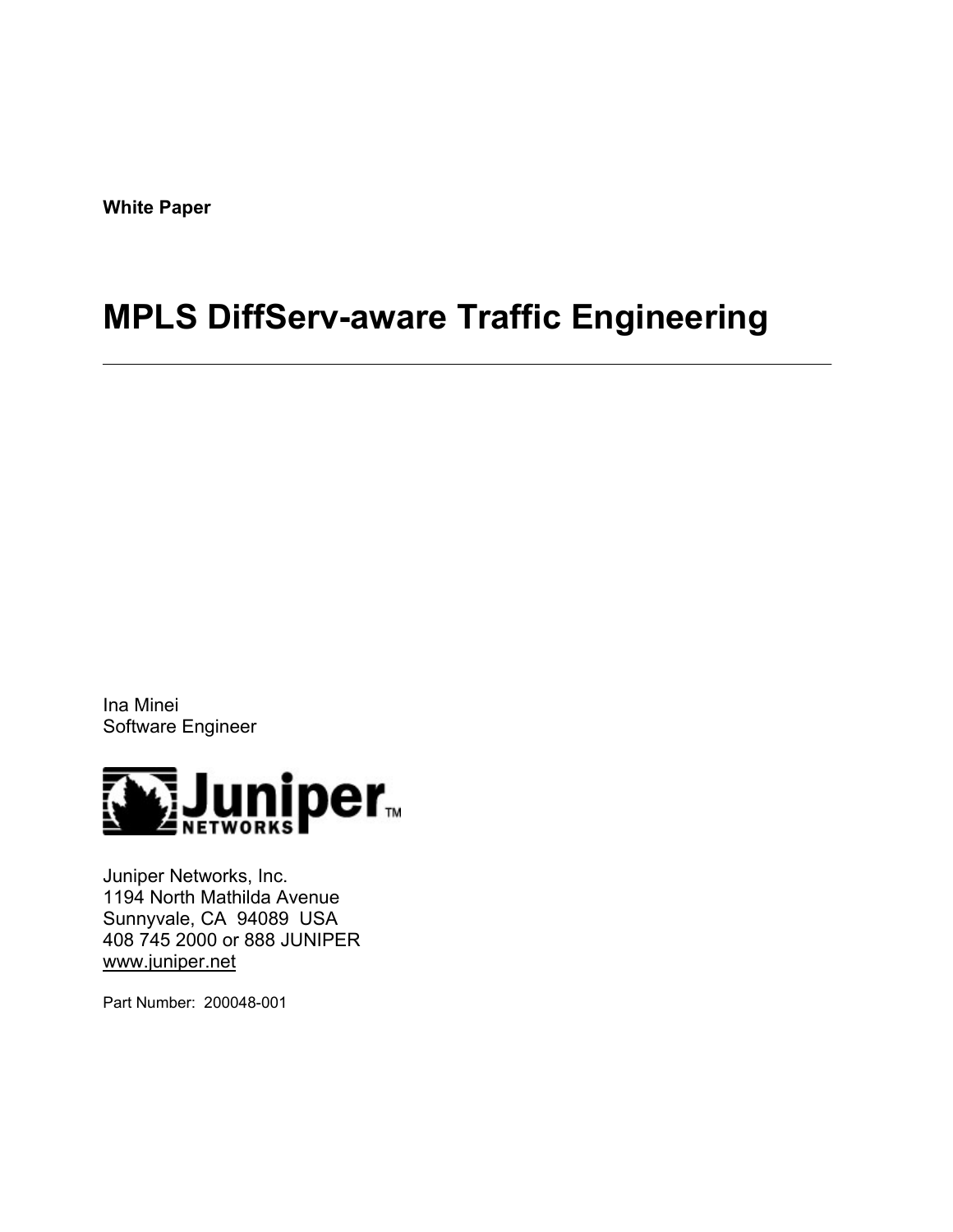

# **1. Executive Summary**

Differentiated Services (DiffServ) enables scalable network designs with multiple classes of service. MPLS traffic engineering (TE) enables resource reservation, fault-tolerance, and optimization of transmission resources. MPLS DiffServ-TE combines the advantages of both DiffServ and TE. The result is the ability to give strict Quality of Service (QoS) guarantees while optimizing use of network resources. The QoS delivered by MPLS DiffServ-TE allows network operators to provide services that require strict performance guarantees such as voice and to consolidate IP and ATM/FR networks into a common core.

# **2. Introduction**

In today's competitive market, service providers seek to increase their revenues while at the same time keeping capital and operational expenditures down. From a practical point of view, this means (1) providing new revenue-generating services, such as voice and guaranteed bandwidth for business-critical applications and (2) migrating Layer 2 services from legacy networks such as ATM and FR into the IP network infrastructure, thus eliminating the need to maintain several physical networks. The challenge lies in the fact that both the new and the legacy services usually require strict service level agreements (SLAs).

The SLAs define the service quality experienced by traffic transiting the network and are expressed in terms of latency, jitter, bandwidth guarantees, resilience in the face of failure, and downtime. The SLA requirements translate to two conditions: (1) different scheduling, queuing, and drop behavior based on the application type; and (2) bandwidth guarantees on a per-application basis.

To date, service providers have rolled out revenue-generating services in their networks using DiffServ alone. By assigning applications to different classes of service and marking the traffic appropriately, the first condition was met. However, to receive strict scheduling guarantees, it is not enough to mark traffic appropriately. If the traffic follows a path with inadequate resources to meet performance characteristics such as jitter or latency requirements, the SLAs cannot be met. In principle, service providers could solve this problem by using overprovisioning to avoid congestion altogether. Besides being wasteful with regards to resource utilization, this approach of "throwing bandwidth at the problem" cannot provide any guarantees when congestion is caused by link and/or node failures.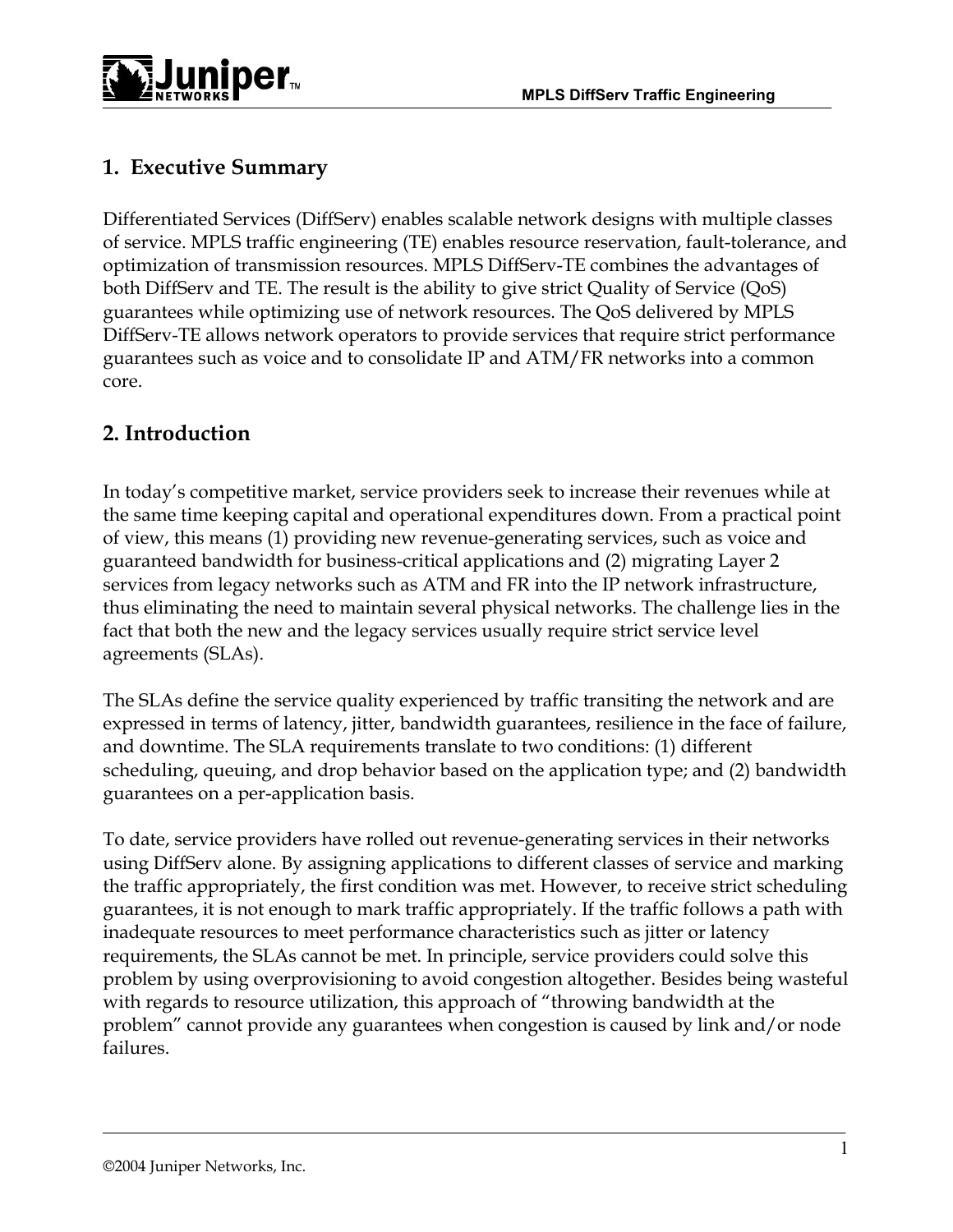

MPLS traffic engineering (MPLS-TE) sets up label-switched-paths (LSPs) along links with available resources, thus ensuring that bandwidth is always available for a particular flow and avoiding congestion both in the steady state and in failure scenarios. Because LSPs are established only where resources are available, overprovisioning is not necessary. Further optimization of transmission resources is achieved by allowing LSPs not to follow the shortest path, if the available resources along the shortest path are not sufficient. An added benefit of MPLS is that built-in mechanisms such as link protection and fast reroute provide resilience in the face of failure. The catch is that MPLS-TE is oblivious of the class of service (CoS) classification, operating on the available bandwidth at an aggregate level across all classes.

MPLS DiffServ-TE makes MPLS-TE aware of CoS, allowing resource reservation with CoS granularity and providing the fault-tolerance properties of MPLS at a per-CoS level. By combining the functionalities of both DiffServ and TE, MPLS DiffServ-TE delivers the QoS guarantees to meet strict SLAs such as the ones required for voice, ATM, and Frame Relay.

Note that even if resources are reserved on a per-CoS basis, and even if traffic is properly marked to conform to the CoS appropriate for the application, the SLAs still cannot be guaranteed unless further mechanisms, such as policing and admission control, are set in place to ensure that the traffic stays within the limits assumed when the resource reservation was made.

Section 3 of this paper introduces DiffServ and TE, presenting a few application scenarios and discussing how each of these technologies alone cannot provide a satisfactory solution. Section 4 gives an in-depth view of the MPLS DiffServ-TE technology as defined in the IETF standards. Section 5 highlights some of the advantages of the JUNOS DiffServ-TE implementation.

# **3. DiffServ and TE – The Current Tools**

This section introduces the two building blocks of MPLS DiffServ-TE, DiffServ and TE, and explains why it is necessary to combine them in order to guarantee QoS in practical application scenarios.

## **3.1 DiffServ**

The initial efforts to provide quality of service (QoS) in IP networks were based on a perapplication-flow model (IntServ), in which individual applications requested QoS guarantees directly from the network. The RSVP signaling protocol was used to distribute the requests to the nodes in the network, and state needed to be maintained for each flow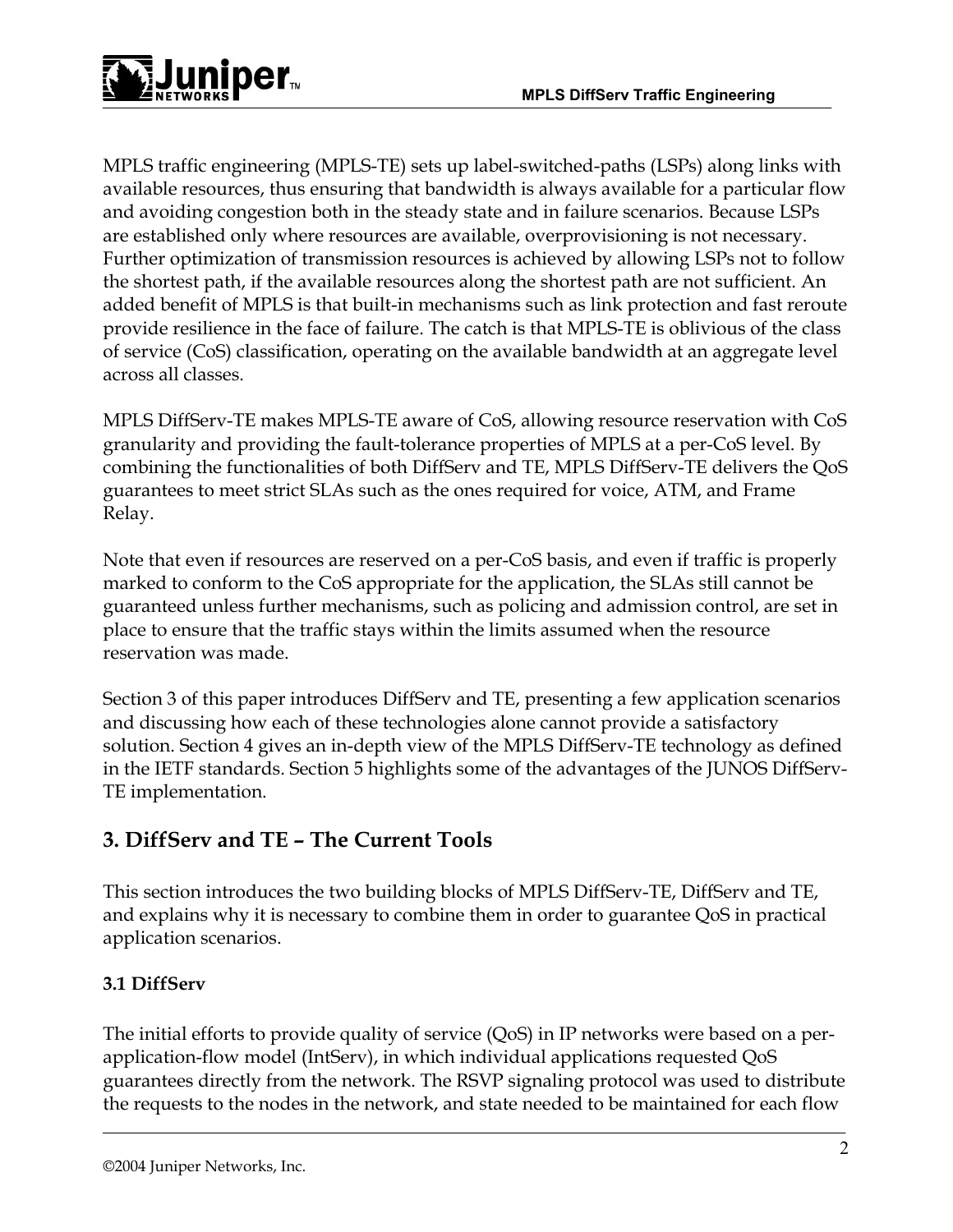

at every hop along the way. With millions of flows traversing IP networks, this approach proved to be unscalable and overly complex, and a more "coarse-grained" model was developed in the form of DiffServ.

DiffServ approaches the problem of QoS by dividing traffic into a small number of classes and allocating network resources on a per-class basis. To avoid the need for a signaling protocol, the class is marked directly on the packet, in the 6-bit DiffServ Code Point (DSCP) field. The DSCP field is part of the original type of service (ToS) field in the IP header. The IETF redefined the meaning of the little-used ToS field, splitting it into the 6 bit DSCP field and a 2-bit Explicit Congestion Notification (ECN) field, as shown in figure 1.



Figure 1: ToS and DSCP + ECN

The DSCP determines the QoS behavior of a packet at a particular node in the network. This is called the per-hop behavior (PHB) and is expressed in terms of the scheduling and drop preference that a packet experiences. From an implementation point of view, the PHB translates to the packet queue used for forwarding, the drop probability in case the queue exceeds a certain limit, the resources (buffers and bandwidth) allocated to each queue, and the frequency at which a queue is serviced. The IETF defined a set of 14 standard PHBs as follows:

- Best effort (BE). Traffic receives no special treatment.
- Expedited forwarding (EF). Traffic encounters minimal delay and low loss. From a practical point of view, this means a queue dedicated to EF traffic for which the arrival rate of packets is less than the service rate, so delay, jitter and loss due to congestion is unlikely. Voice and video streams are typical examples of traffic mapped to EF: they have constant rates and require minimal delay and loss.
- Twelve assured forwarding (AF) PHBs. Each PHB is defined by a queue number and a drop preference. The IETF recommends using four different queues with three levels of preference each, yielding a total of twelve distinct AF PHBs. The convention for naming the AF PHBs is AF*xy*, where *x* is the queue number and *y* is the level of drop preference. Thus, all packets from AF*1y* will be put in the same queue for forwarding, ensuring that packets from a single application cannot be reordered if they differ only in the drop preference. The AF PHBs are applicable for traffic that requires rate assurance but that does not require bounds on delay or jitter.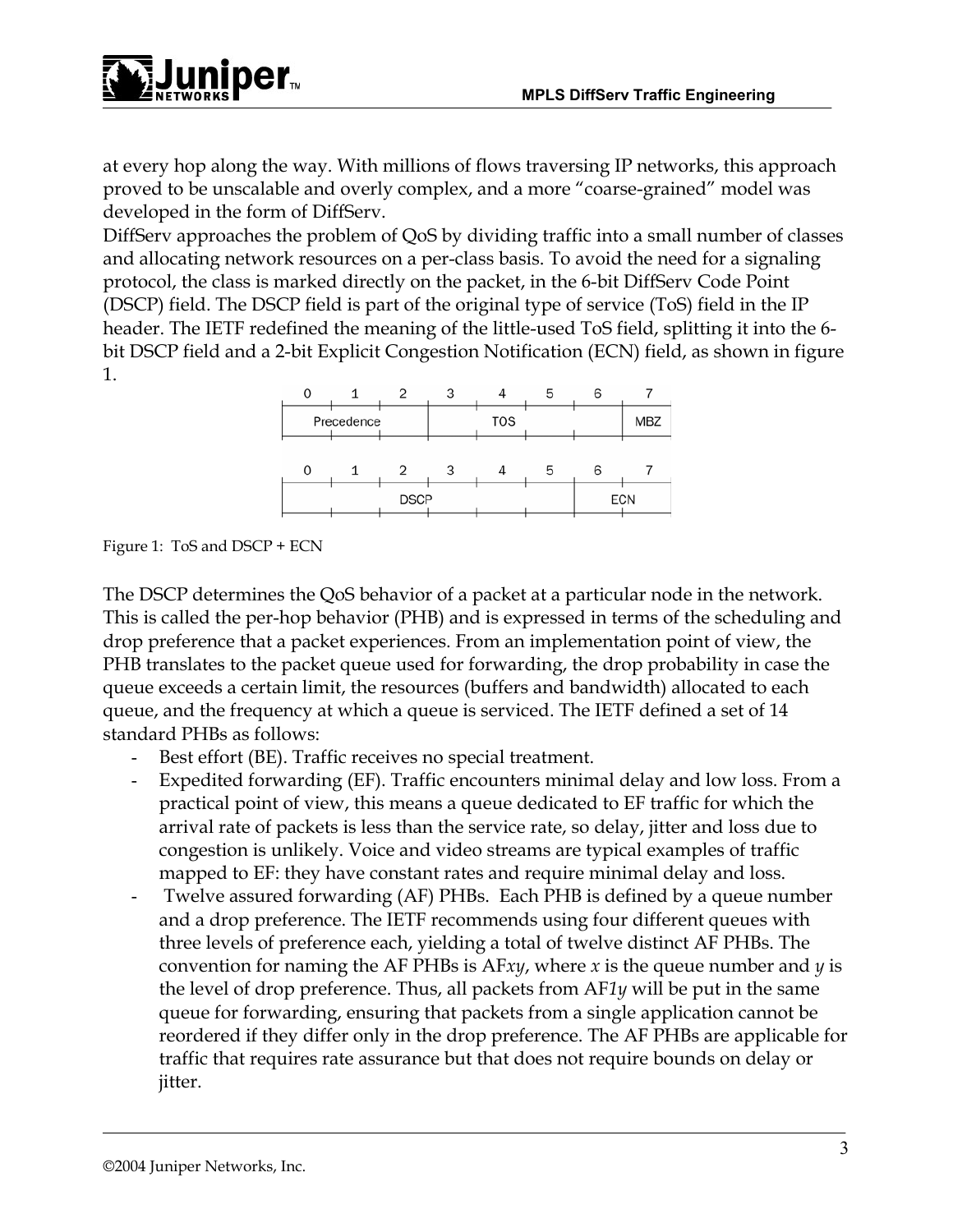

Although the IETF defined recommended DSCP values for each of the standard PHBs, vendors allow network operators to redefine the mapping between the DSCP and the PHB, and to define non standard PHBs. The important thing to keep in mind is that once the packet is marked with a particular DSCP value, its QoS treatment is defined at each hop it crosses. Thus, to ensure consistent QoS behavior, it is imperative to maintain consistent DSCP-to-PHB mappings. This requirement brings us to the notion of a DiffServ domain, which is a set of DiffServ capable nodes with 1) a common set of defined PHBs, 2) the same DSCP-to-PHB mappings, and 3) a unified service provisioning policy. Usually a DiffServ domain operates under a single administrative authority. At the edge of a DiffServ domain, the traffic is marked with the DSCP values that yield the desired per hop behavior and ultimately the desired QoS.



Figure 2: A DiffServ domain. Voice traffic is marked at the entrance to the domain with EF, data traffic with BE. Every hop examines the DSCP bits and maps the traffic to a different queue.

To summarize, DiffServ provides differential forwarding treatment to traffic, thus enforcing QoS for different traffic flows. It is a scalable solution that does not require perflow signaling and state maintenance in the core. However, it cannot guarantee QoS if the path followed by the traffic does not have adequate resources to meet the QoS requirements.

### **3.2 MPLS DiffServ**

RFC 3270 describes the mechanisms for MPLS support of DiffServ. The first challenge with supporting DiffServ in an MPLS network is that label-switching routers (LSRs) make their forwarding decisions based on the MPLS shim header alone, so the PHB needs to be inferred from it. The IETF solved this problem by assigning the three experimental (EXP) bits in the MPLS header to carry DiffServ information in MPLS (see Figure 3).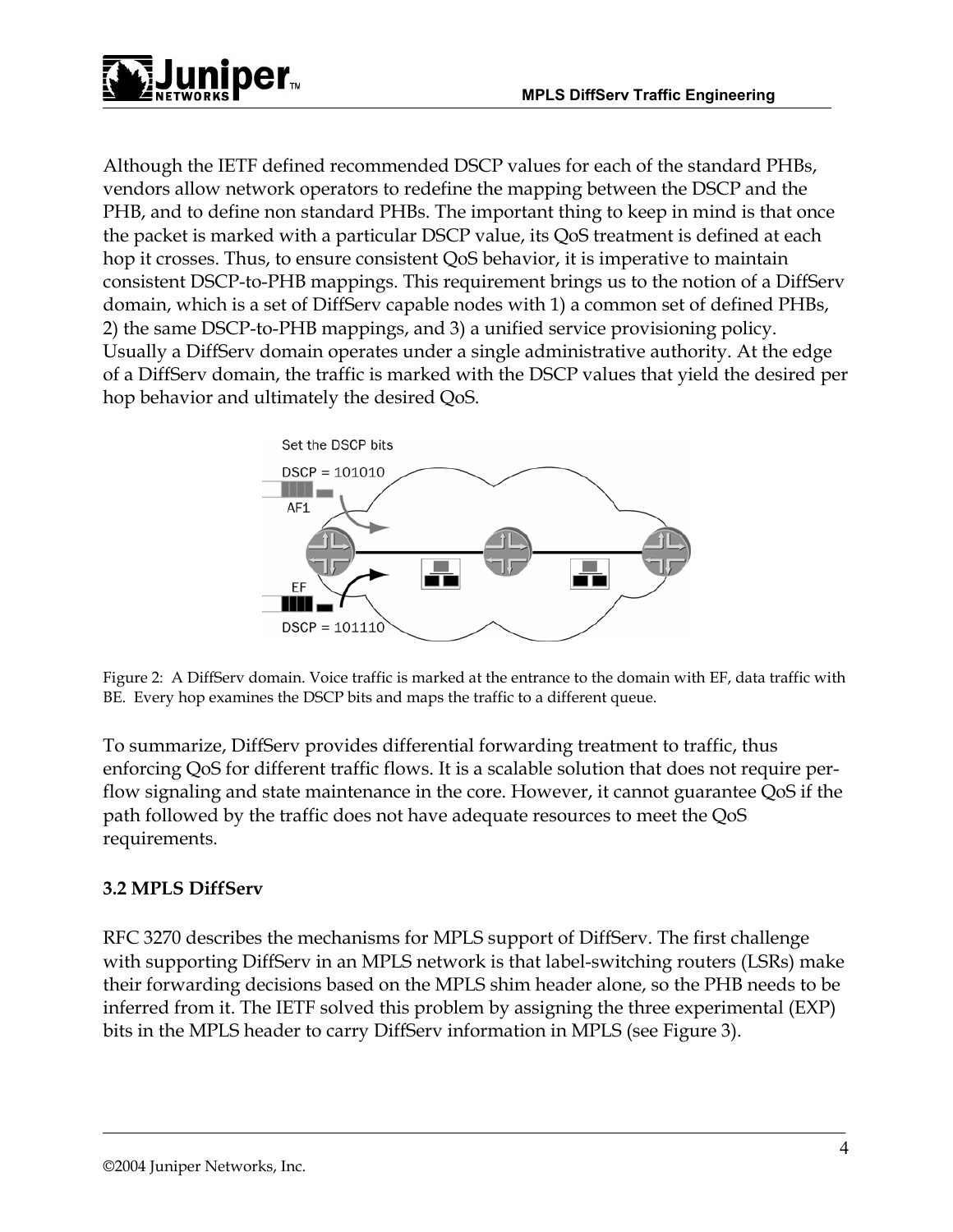



Figure 3: The MPLS header

This solution solves the initial problem of conveying the desired PHB in the MPLS header, while introducing a new one: how does one map DSCP values expressed in a 6-bit field that can encode up to 64 values, into a 3-bit EXP field that can carry at most eight distinct values? There are two solutions to this problem, discussed separately below.

The first solution applies to networks that support less than eight PHBs. Here, the mapping is straightforward: a particular DSCP is equivalent to a particular EXP combination and maps to a particular PHB (scheduling and drop priority). During forwarding, the label determines where to forward the packet, and the EXP bits determine the PHB. The EXP bits are not a property that is signaled when the label-switched path (LSP) is established, but rather they are a value that is configured. The EXP bits can be set according to the DSCP bits of the IP packets carried in the LSP, or they can be set by the network operator. LSPs for which the PHB is inferred from the EXP bits are called E-LSPs (where E stands for "EXP-inferred"). E-LSPs can carry packets with up to eight distinct per-hop behaviors in a single LSP. See Figure 4.



Figure 4: An E-LSP can carry traffic from Multiple PHBs.

The second solution applies to networks that support more than eight PHBs. Here, the EXP bits alone cannot carry all the necessary information to distinguish between PHBs. The only other field in the MPLS header that can be used for this purpose is the label itself. During forwarding, the label determines where to forward the packet and what scheduling behavior to grant it, and the EXP bits convey information regarding the drop priority assigned to a packet. Thus, the PHB is determined from both the label and the EXP bits. Because the label is implicitly tied to a per-hop-behavior, this information needs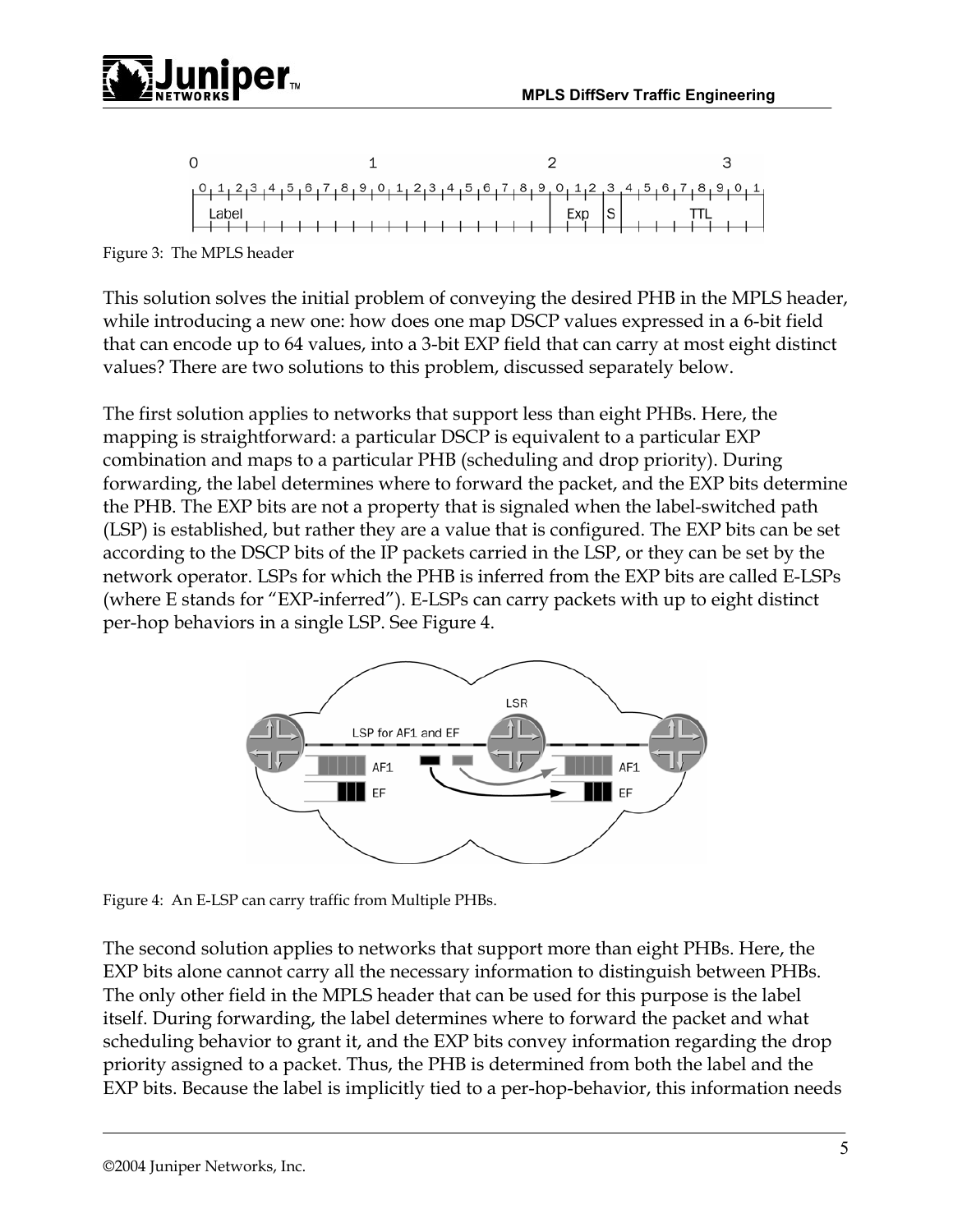

to be conveyed when the LSP is signaled. LSPs which use the label to convey information about the desired PHB are called L-LSPs (where L stands for "label-inferred"). L-LSPs can carry packets from a single PHB, or from several PHBs that have the same scheduling regimen but differ in their drop priorities (such as AF*xy* where *x* is constant and *y* is not constant). See Figure 5.



Figure 5: An L-LSP can carry traffic from a single PHB or from several PHBs that share the same scheduling behavior. LSP A carries traffic from AF11 and AF12.

The following table summarizes the differences between E-LSPs and L-LSPs:

| E-LSP                                             | L-LSP                                  |
|---------------------------------------------------|----------------------------------------|
| PHB is determined by the EXP bits                 | PHB is determined by the label or by   |
|                                                   | the label and EXP bits together        |
| Can carry traffic with up to 8 distinct PHBs in a | A single PHB per LSP or several PHBs   |
| single LSP                                        | with the same scheduling regimen and   |
|                                                   | different drop priorities              |
| Conservative label usage and state                | Uses more labels and keeps more state, |
| maintenance, because the label is used only for   | because the label conveys information  |
| conveying path information                        | about both the path and the scheduling |
|                                                   | behavior                               |
| No signaling is required to convey the PHB        | The PHB information needs to be        |
| information                                       | signaled when the LSP is established   |
| Up to 8 PHBs can be supported in the network      | Any number of PHBs can be supported    |
| when only E-LSPs are used. E-LSPs can be used     | in the network                         |
| in conjunction with L-LSPs when more PHBs         |                                        |
| are required                                      |                                        |

As always, the answer to the question of which type of LSP is better depends on the particular application scenario.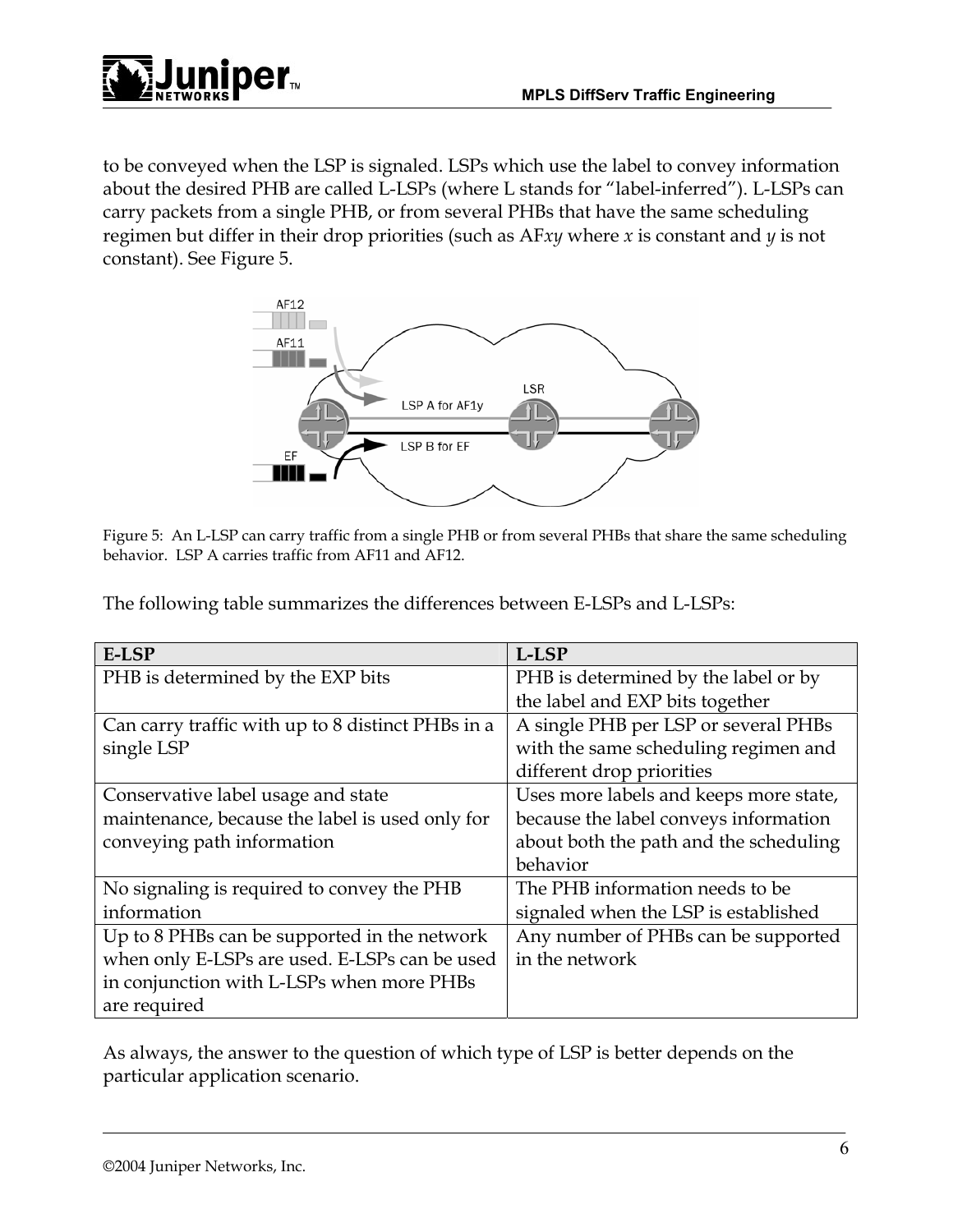

## **3.3 Traffic Engineering with MPLS (MPLS-TE)**

Traffic engineering is used to achieve performance objectives such as optimization of network resources and placement of traffic on particular links. From a practical point of view, this means computing a path from source to destination that is subject to a set of constraints, and forwarding traffic along this path. Forwarding traffic along such a path is not possible with IP, since the IP forwarding decision is made independently at each hop, and is based solely on the packet's IP destination address.

MPLS can easily achieve forwarding traffic along an arbitrary path. The explicit routing capabilities of MPLS allow the originator of the LSP to do the path computation, establish MPLS forwarding state along the path, and map packets into that LSP. Once a packet is mapped onto an LSP, forwarding is done based on the label, and none of the intermediate hops makes any independent forwarding decisions based on the packet's IP destination.

MPLS-TE introduces the concept of LSP priorities. The purpose of priorities is to mark some LSPs as more important than others and allow them to confiscate resources from less important LSPs (preempt the less important LSPs). Doing this guarantees that 1) in the absence of important LSPs, resources may be reserved by less important LSPs, 2) an important LSP always establishes along the most optimal (shortest) path, regardless of existing reservations and 3) when LSPs need to reroute (e.g., following a link failure) important LSPs have a better chance of finding an alternate path. MPLS-TE defines eight priority levels, with 0 as the best and 7 as the worst value. An LSP has two priorities associated with it: a setup priority and a hold priority. The setup priority controls access to the resources at the time of LSP establishment, and the hold priority controls access to the resources for an LSP that is already established. At LSP setup time, if insufficient resources are available, the setup priority of the new LSP is compared to the hold priority of the LSPs using the resources, in order to determine if the new LSP can preempt any of the existing LSPs and take over their resources.

As mentioned above, the goal of traffic engineering is to find a path in the network that meets a series of constraints. Thus, these constraints need to be taken into account when calculating feasible paths to a destination. Some of these constraints are 1) the bandwidth requested for a particular LSP (for example, 10Mbs from source *x* to destination *y*), 2) the administrative attributes ("colors") of the links that the traffic is allowed to cross (for example, no low-latency links, where low-latency links are marked with a particular administrative attribute), 3) the number of hops that the traffic is allowed to cross , 4) the priority of this LSP when compared to other LSPs (for example, one out of eight possible priority levels). Other constraints are also possible.

Calculating a path that satisfies these constraints requires that the information about whether the constraints can be met is available for each link, and this information be distributed to all the nodes that perform path calculation. This means that the relevant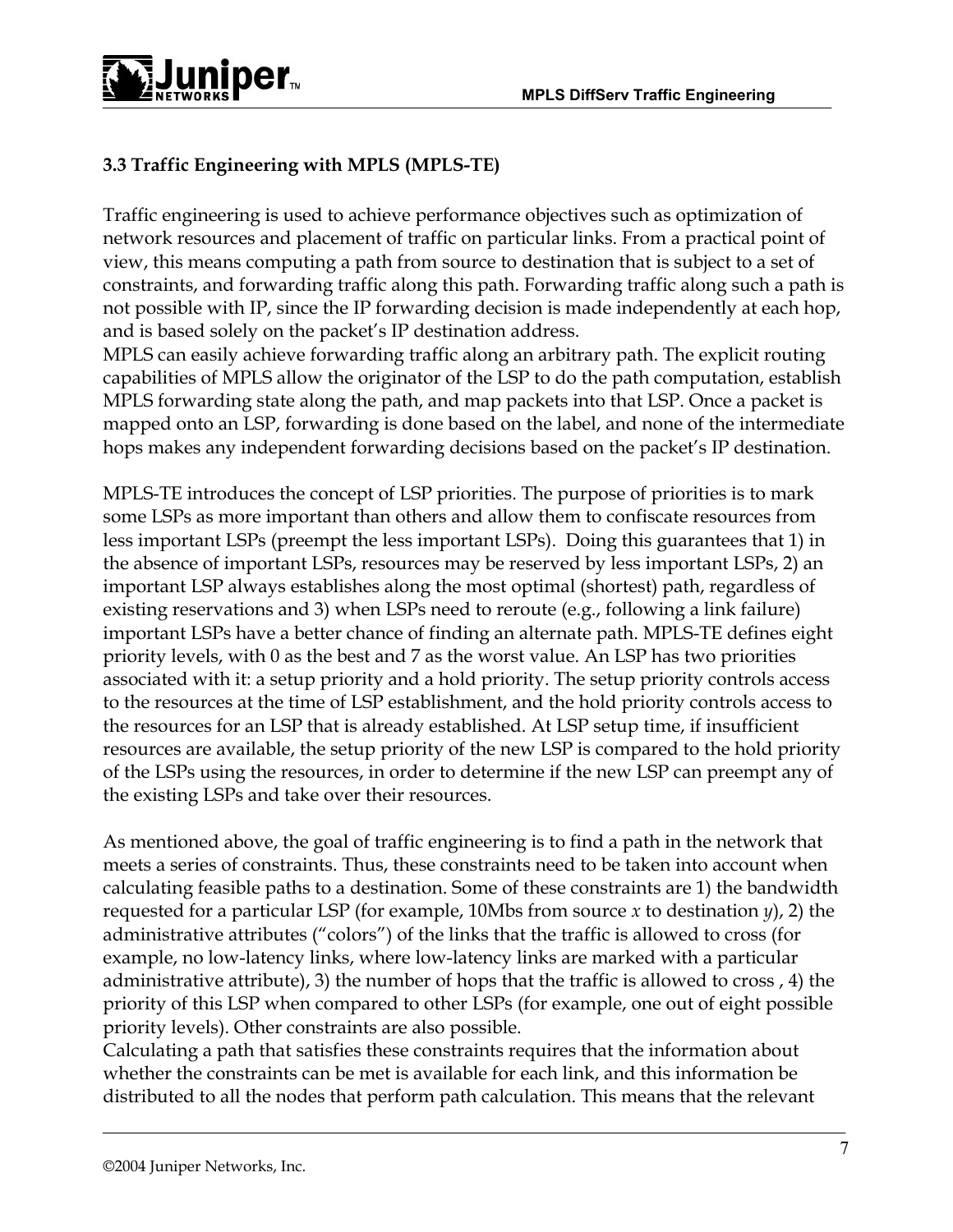

link properties have to be advertised throughout the network. This is achieved by adding TE-specific extensions to the link-state protocols IS-IS and OSPF that allow them to advertise not just the state (up/down) of the links, but also the link's administrative attributes and the bandwidth that is available for use by trunks at each of the eight priority levels. In this way, each node has knowledge of the current properties of all the links in the network.

Once this information is available, a modified version of the shortest-path-first (SPF) algorithm, called constrained SPF (CSPF), can be used by the ingress node to calculate a path that complies with the given constraints. Conceptually, CSPF operates in the same way as SPF, except it first prunes from the topology all links that do not satisfy the constraints. For example, if the constraint is bandwidth, CSPF prunes from the topology links that don't have enough bandwidth. Figure 6 shows a network topology and two LSPs with bandwidth requirements. Once the LSP A-C is set up, no resources for the LSP B-C are available along the shortest path, the links on the shortest path are pruned from the topology and CSPF picks the alternate path as the best available.



Figure 6: An LSP can take a path other than the shortest path when resources are not available.

Finally, after a path has been successfully calculated, MPLS forwarding state is established along that path by using RSVP-TE as a label distribution protocol. As the path is set up, the available resources are updated at each node and the other nodes are informed of the changes through the IGP.

So far, we have seen how MPLS-TE can be used to build paths with bandwidth guarantees and how paths can be made to avoid certain links by marking such links with the appropriate administrative value and excluding them from the path computation. The remaining challenge is that MPLS-TE operates at the aggregate level across all the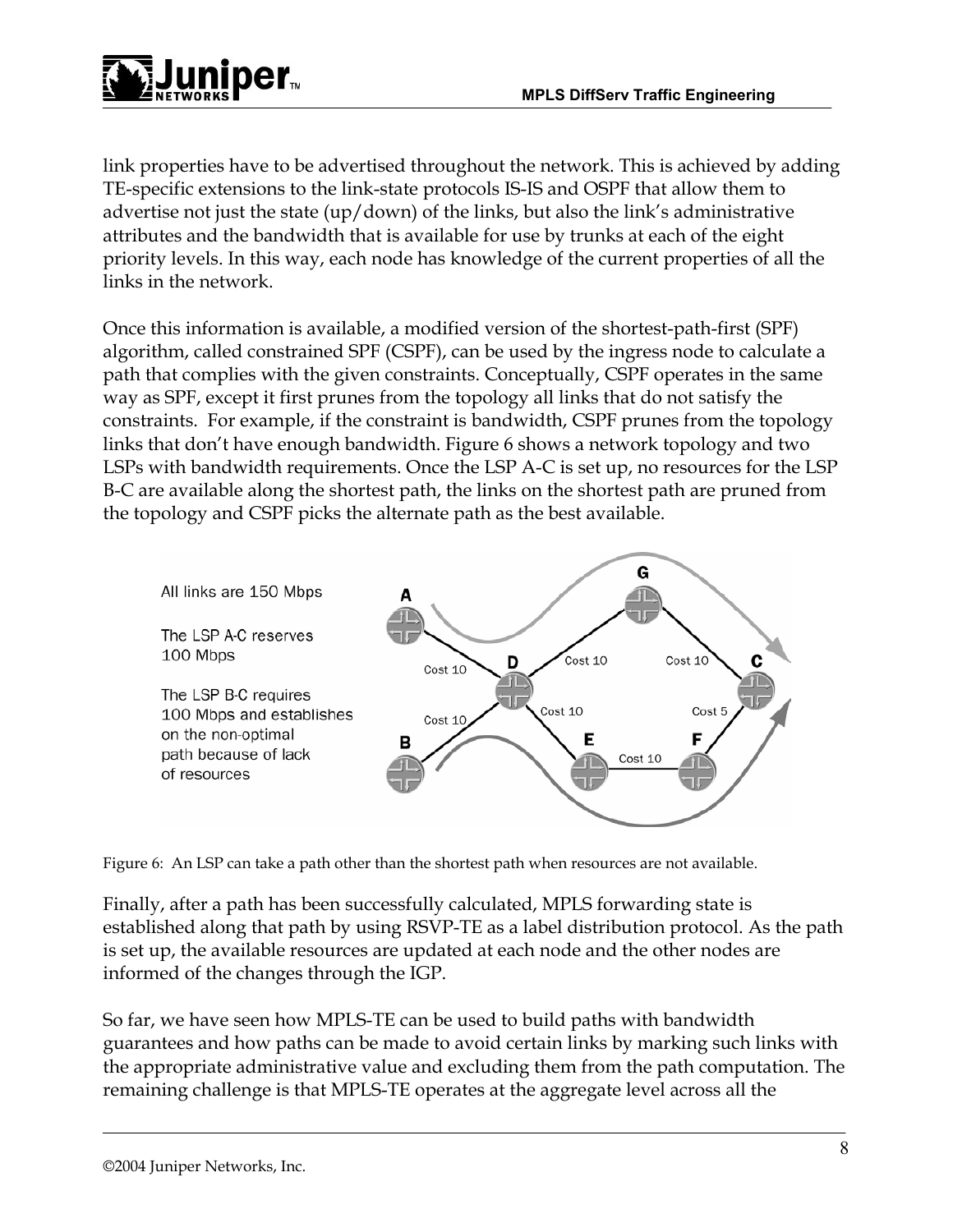

DiffServ classes of service and as a result it cannot give bandwidth guarantees on a per class basis.

## **3.4 Application Scenarios**

In RFC 3564, a few application scenarios are presented that cannot be solved using DiffServ or TE alone. These scenarios form the basis for the requirements that led to the development of the DiffServ-TE solution in the IETF, and are presented in this section.

## *3.4.1 Limiting the Proportion of Traffic from a Particular Class on a Link*

The first scenario involves a network with two types of traffic: voice and data. The goal is to maintain good quality for the voice traffic, which in practical terms means low jitter, delay, and loss, while at the same time servicing the data traffic. The DiffServ solution for this scenario is to map the voice traffic to a PHB that guarantees low delay and loss, such as EF.

The problem is that DiffServ alone cannot give the required guarantees for the following reason: The delay encountered by the voice traffic is the sum of the propagation delay experienced by the packet as it traverses the network and of the queuing and transmission delays incurred at each hop. The propagation and transmission delays are effectively constant, so to enforce a small jitter on the delay, the queuing delay must be minimized. A short queuing delay requires a short queue, which from a practical point of view means that only a limited proportion of the queue buffers can be used for voice traffic.

Thus, the requirement becomes "limit the proportion of voice traffic on each link." In the past, service providers used overprovisioning to achieve this goal, making sure that more bandwidth is available than will ever be necessary. However, overprovisioning has its own costs, and, while it may work well in the normal case, it can give no guarantees in the failure scenario. Figure 7 shows a network operating under such a regimen. Under normal conditions, the voice traffic takes the path A-C-D, which is the shortest path. The link capacity is large, so the percentage of the voice traffic on each link is acceptable. When the link C-D fails, the traffic reroutes on the next best path, A-C-G-D. The link C-G is low-capacity, and the percentage of voice traffic becomes too large. Instead, the traffic should have rerouted on the path A-C-E-F-D.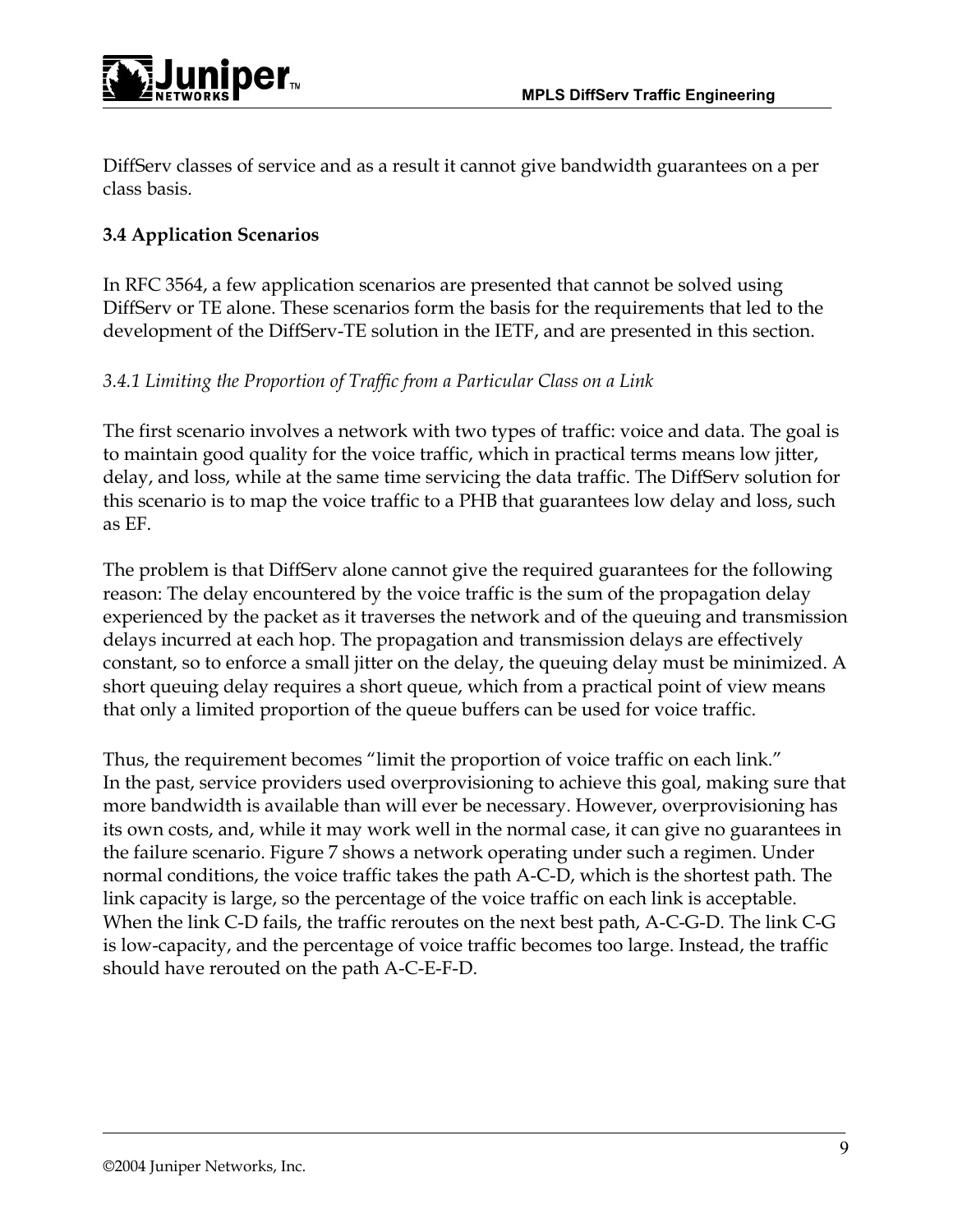







Figure 7: Overprovisioning cannot provide guarantees in a failure scenario.

Taking the solution a step further, limiting the proportion of voice traffic on all links can be achieved by artificially limiting the available bandwidth on a link to the proportion suitable to satisfy the voice traffic requirements alone and using TE to ensure that traffic (voice and data) is mapped in such a way as to honor these artificially lower available resources. This solution provides the requested functionality but wastes resources because bandwidth that could be allocated to delay-insensitive data traffic is now idle and unavailable. The root of the problem is that TE cannot distinguish between the two types of traffic and cannot enforce allocations at a per-traffic-type granularity.

#### *3.4.2. Maintain Relative Proportions of Traffic on Links*

The second scenario extends the previous example to a network that supports three traffic types that map to three "classes of service." The proportion of the different traffic types depends on the source and destination of the traffic. The challenge for the service provider is to configure the queue sizes and queue scheduling policies on each link to ensure that the correct PHB is given to each class. It is impractical to configure these parameters based on the link load at a given time: changes in routing, link/node failures, and preemption between LSPs make the link load a very dynamic property. Instead, from an operational and maintainability point of view it would be ideal to fix the relative proportions of each traffic type on the links, allocate the queue sizes and scheduling policies accordingly, and use TE to make the traffic comply with the available resources. This solution requires TE to enforce different bandwidth constraints for different classes of traffic.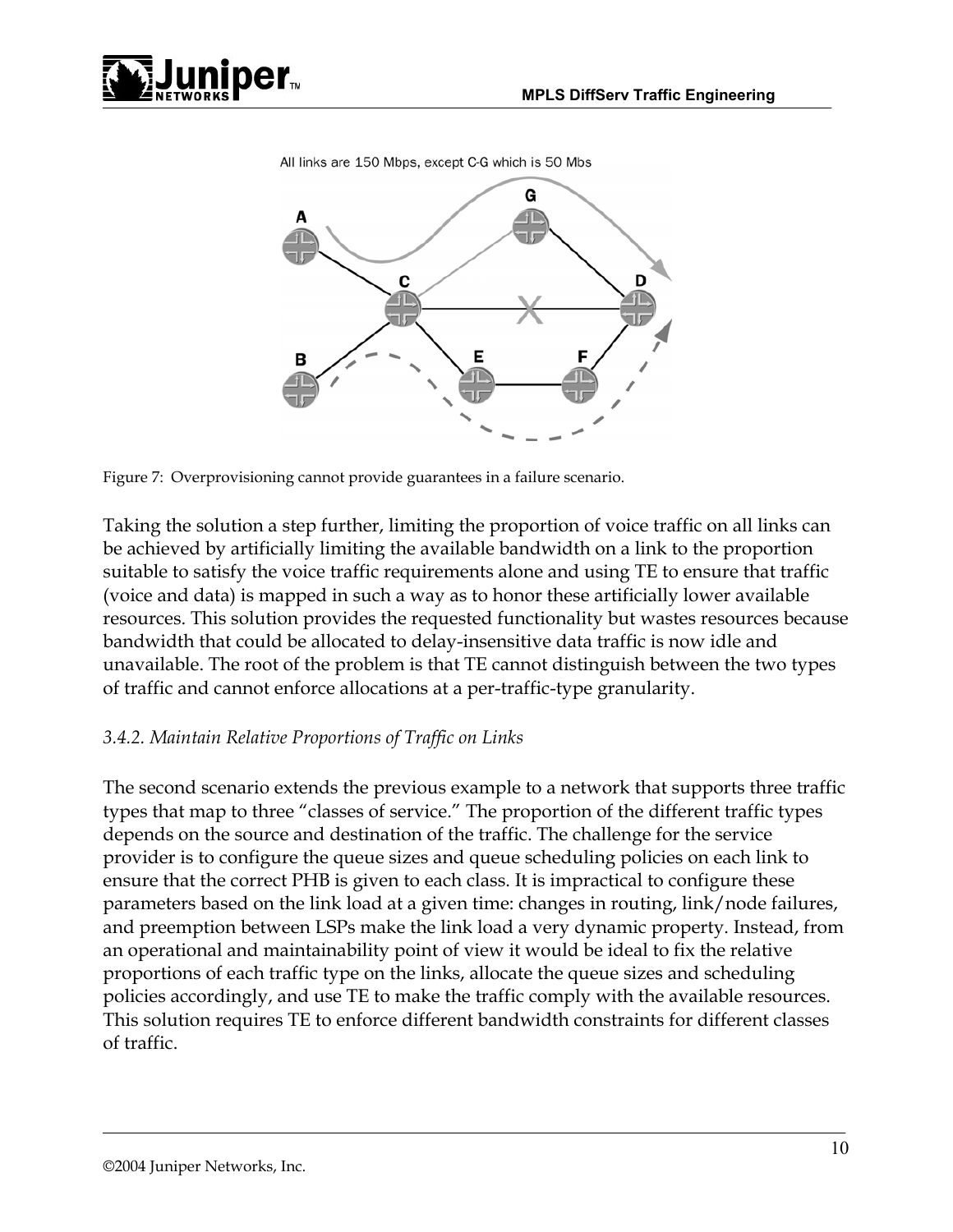

### *3.4.3 Guaranteed Bandwidth Services*

In this application, which is very similar to the first example, there are two types of traffic: best effort and "guaranteed bandwidth." The guaranteed bandwidth traffic must comply with a given SLA. The goal is to provide the required service level to the guaranteed traffic and also be able to traffic engineer the best-effort traffic. As in the first example, in order to enforce strict SLAs, the guaranteed bandwidth traffic must be engineered to take up only a percentage of the link, and TE must be employed to ensure this requirement. In addition, the best-effort traffic must also be traffic engineered. Here again, TE must have knowledge of the type of traffic.

# **4. DiffServ-TE - Leading-edge Tools**

This section examines how per-traffic-type behavior is enforced both at forwarding time and at LSP setup time.

### **4.1 Class Types**

The basic DiffServ-TE requirement is to be able to make separate bandwidth reservations for different classes of traffic. This implies keeping track of how much bandwidth is available for each type of traffic at any given time on all routers throughout the network.

For this purpose, RFC 3564 introduces the concept of a class type (CT) as follows: "The set of traffic trunks crossing a link, that is governed by a specific set of bandwidth constraints. CT is used for the purposes of link bandwidth allocation, constraint based routing, and admission control. A given traffic trunk belongs to the same CT at all links."

RFC 3564 does not mandate a particular mapping of traffic to CTs, leaving this decision to the individual vendors. The JUNOS implementation maps traffic that shares the same scheduling behavior to the same CT. Thus, in JUNOS, one can think of a CT in terms of a queue and its associated resources. Because the PHB is defined by both the queue and the drop priority, a CT may carry traffic from more than one DiffServ class of service, assuming that they all map to the same scheduler queue (e.g., the AF*2x* PHBs).

The IETF requires support of up to eight CTs referred to as CT0 through CT7. LSPs that are traffic-engineered to guarantee bandwidth from a particular CT are referred to as DiffServ-TE LSPs. In the current IETF model, a DiffServ-TE LSP can only carry traffic from one CT. LSPs that transport traffic from the same CT can use the same or different preemption priorities. By convention, the best-effort traffic is mapped to CT0. Because all pre-DiffServ-TE LSPs are considered to be best effort, they are mapped to CT0.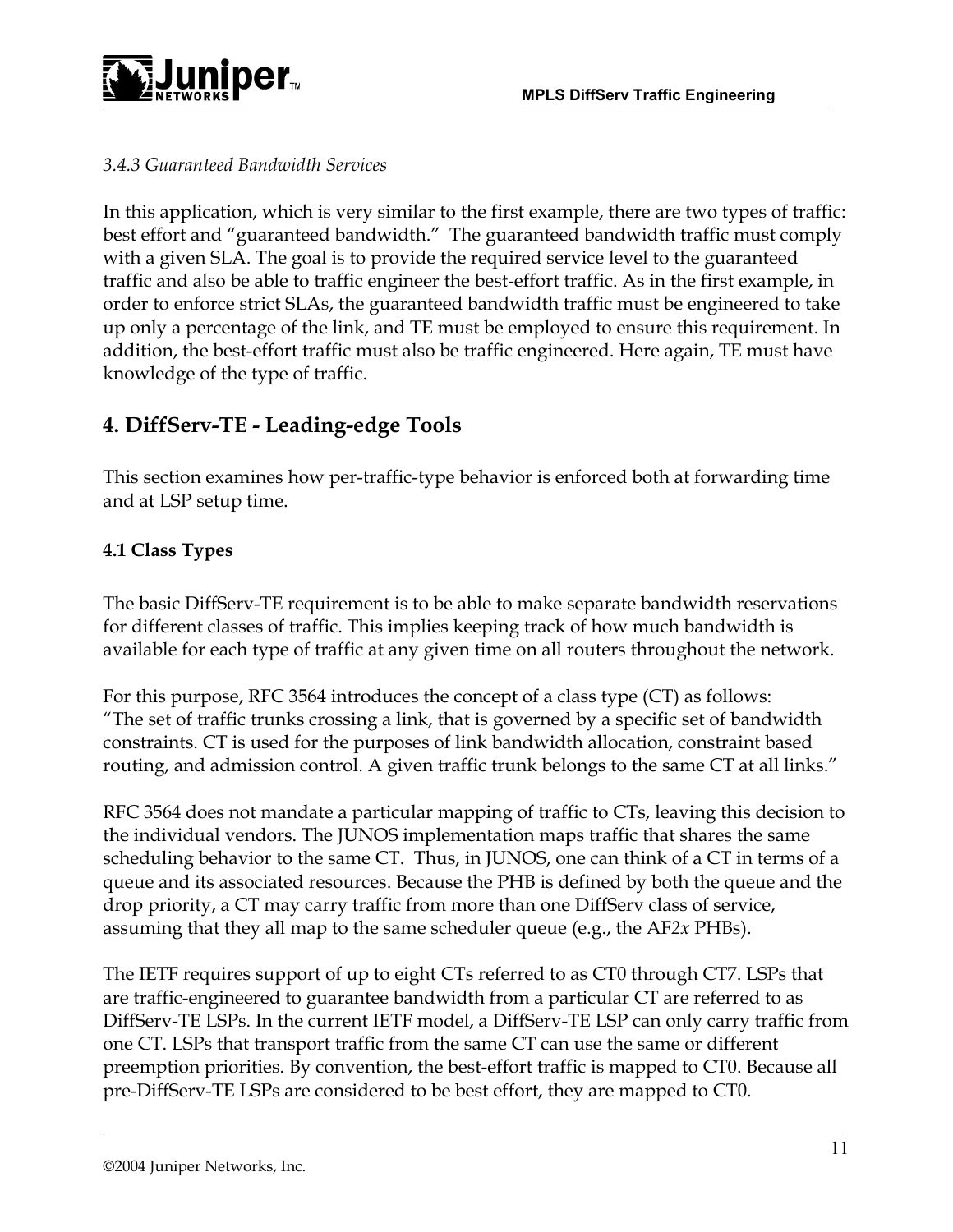Let us revisit the application scenario from Section 3.4.1 and discuss it in terms of CTs. The voice and data network in this example supports two DiffServ PHBs, EF and BE (for voice and data traffic, respectively). The goal is to provide service guarantees to the EF traffic. Two scheduler queues are configured on each link, one for BE and one for EF. CT0 is mapped to the BE queue and CT1 is mapped to the EF queue. The bandwidth available for CT1 (the voice traffic) is limited to the percentage of the link required to ensure small queuing delays for the voice traffic. Separate TE-LSPs are established with bandwidth requirements from CT0 and from CT1.

In the following sections, we look at how LSPs are established with per-CT bandwidth requirements.

## **4.2 Path Computation**

In Section 3.3, we discussed how CSPF computes paths that comply with user-defined constraints such as bandwidth and link attributes. DiffServ-TE adds the available bandwidth for each of the eight CTs as a constraint that can be applied to a path. Therefore, CSPF is enhanced to take into account CT-specific bandwidth at a given priority as a constraint when computing a path. For the computation to succeed, the available bandwidth per-CT at all priority levels must be known for each link.

This means that the link-state IGPs must advertise the available bandwidth per-CT at each priority level on every link. Recall that there are eight CTs and eight priority levels, giving a total of 64 values that need to be carried by the link-state protocols. In an ideal world, all 64 values would be signaled and stored for each link. However, the IETF decided to limit the advertisements to eight values out of the possible 64.

For this purpose, a TE-class is defined as a combination of (CT, priority). DiffServ-TE supports a maximum of eight TE-classes, TE0 through TE7, which can be selected from the 64 possible CT-priority combinations via configuration. At one extreme, there is a single CT with eight priority levels, very much like the existing TE implementation. At the other extreme, there are eight distinct CTs, with a single priority level. Figure 8 shows the 64 combinations of class type and priority, and a choice of eight TE-classes.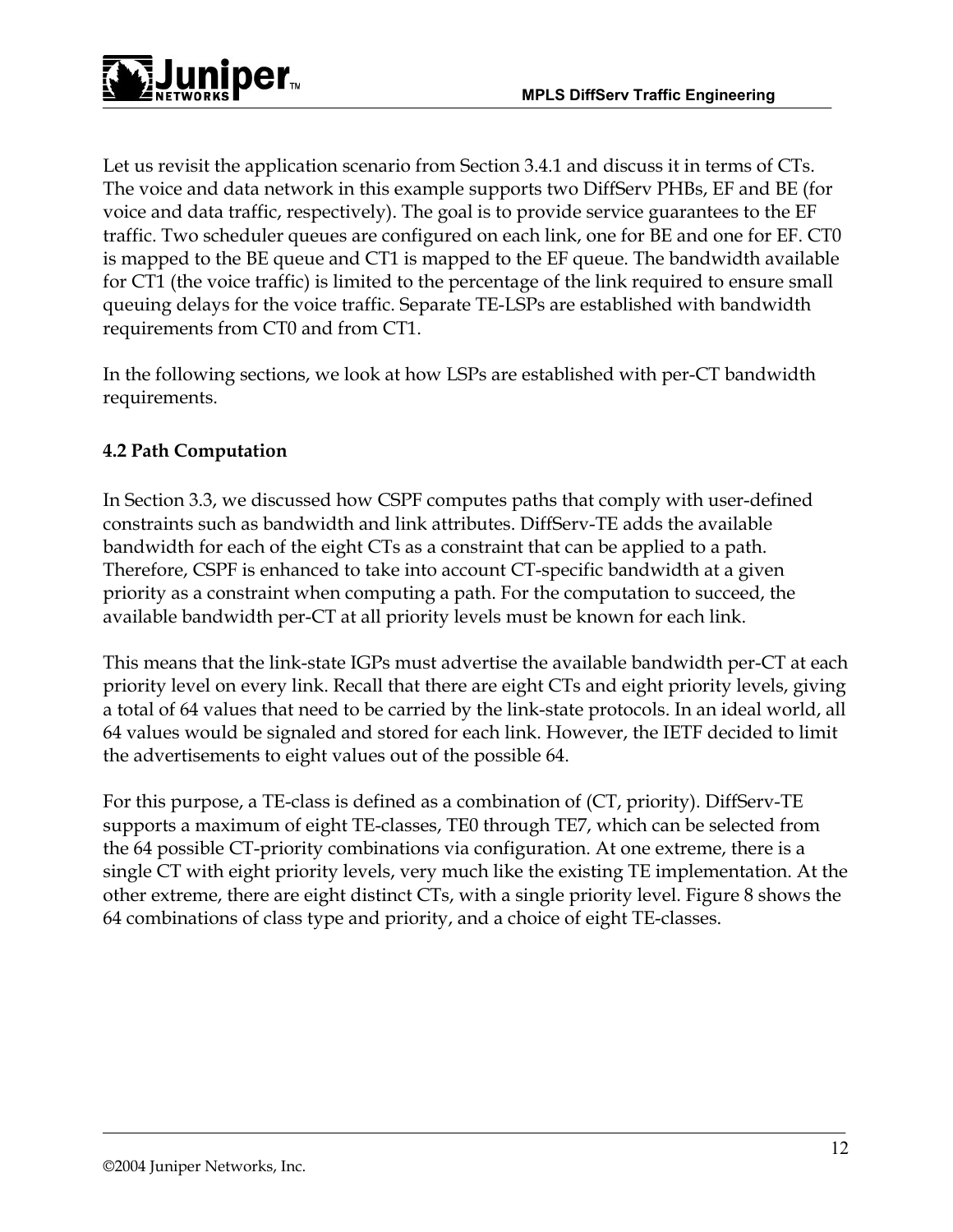



Figure 8: Picking eight TE-classes out of the 64 possible combinations

The link-state IGPs advertise the available bandwidth for each TE-class. [DSTE-PROTO] mandates that this advertisement be made using the existing Unreserved Bandwidth TLV, which was previously used to disseminate unreserved bandwidth for TE. Therefore, the information that is available to CSPF through the IGPs is relevant only for the CT and priority combinations that form valid TE-classes. Thus, in order for CSPF to perform a meaningful calculation, the CT and priority levels chosen for an LSP must correspond to one of the configured TE-classes.

To summarize, to compute a path with per-CT bandwidth constraints, CSPF is enhanced to handle per-CT reservation requirements, and the IGPs are enhanced to carry per-CT available bandwidth at different priority levels.

#### **4.3 Path Signaling**

After the path is calculated, it is signaled and admission control and bandwidth accounting are performed at each hop. [DSTE-PROTO] defines the necessary extensions to RSVP-TE that allow it to establish paths with per-CT bandwidth reservations.<sup>1</sup> The CT information for an LSP is carried in the new Classtype object (CT object) in the RSVP path message, and specifies the CT from which the bandwidth reservation is requested. Two rules ensure that it is possible to deploy DiffServ-TE incrementally in the network: 1) the CT object is present only for LSPs from CT1 through CT7 (if the CT object is missing, CT0 is assumed), and 2) a node that receives a path message with the CT object and does not recognize it rejects the path establishment. These two rules ensure that establishment of LSPs with per-CT reservation is possible only through DiffServ-TE-

<u>.</u>

 $1$  Note that although CR-LDP also supports explicit routing, no extensions are defined for it because the IETF decided in RFC 3468 to abandon new development for CR-LDP.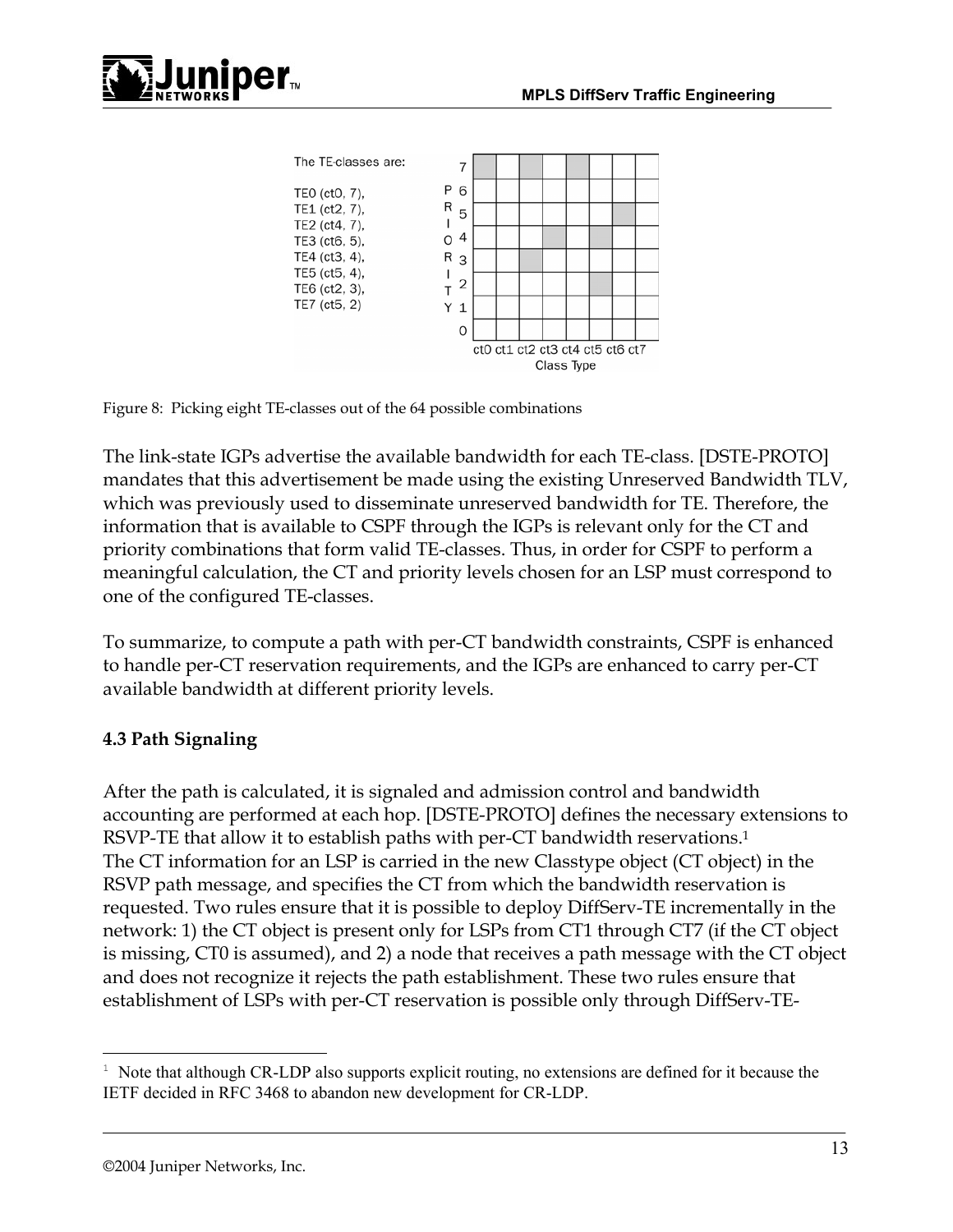

aware nodes, while pre-DiffServ-TE LSPs which are considered to belong to CT0 can cross both old and new nodes.

The CT information carried in the path message specifies the CT over which admission control is performed at each node along the path. If a node along the path determines that enough resources are available and the new LSP is accepted, the node performs bandwidth accounting and calculates the new available bandwidth per-CT and priority level. This information is then fed back into the IGPs.

To summarize, for each LSP, the CT is implicitly signaled for CT0 and explicitly signaled for all other CTs. The CT is necessary to perform the calculation of the available resources. But how is this calculation performed?

## **4.4 Bandwidth Constraint Models**

One of the most important aspects of the available bandwidth calculation is the allocation of bandwidth among the different CTs. The percentage of the link's bandwidth that a CT (or a group of CTs) may take up is called a bandwidth constraint (BC). RFC 3564 defines the term "bandwidth constraint model" to denote the relationship between CTs and BCs.

### *4.4.1 The Maximum Allocation Model (MAM)*

The most intuitive bandwidth constraint model maps one BC to one CT. This model is called the maximum allocation model (MAM) and is defined in [DSTE-MAM]. From a practical point of view, the link bandwidth is simply divided among the different CTs, as illustrated in Figure 9.



Figure 9: The allocation of bandwidth to CTs in the MAM model (for simplicity, only 3 CTs are shown.)

The problem with MAM is that because it is not possible to share unused bandwidth between CTs, bandwidth may be wasted instead of being used for carrying other CTs. Consider the network shown in Figure 10. In the absence of voice LSPs, bandwidth is available on all the links on the shortest path, but this bandwidth cannot be used for setting up another data LSP. The second data LSP is forced to follow a non-optimal path, even though bandwidth is available on the shortest path. On the other hand, after both data LSPs have been set up, if a voice LSP needs to be established, bandwidth is available for it on the shortest path.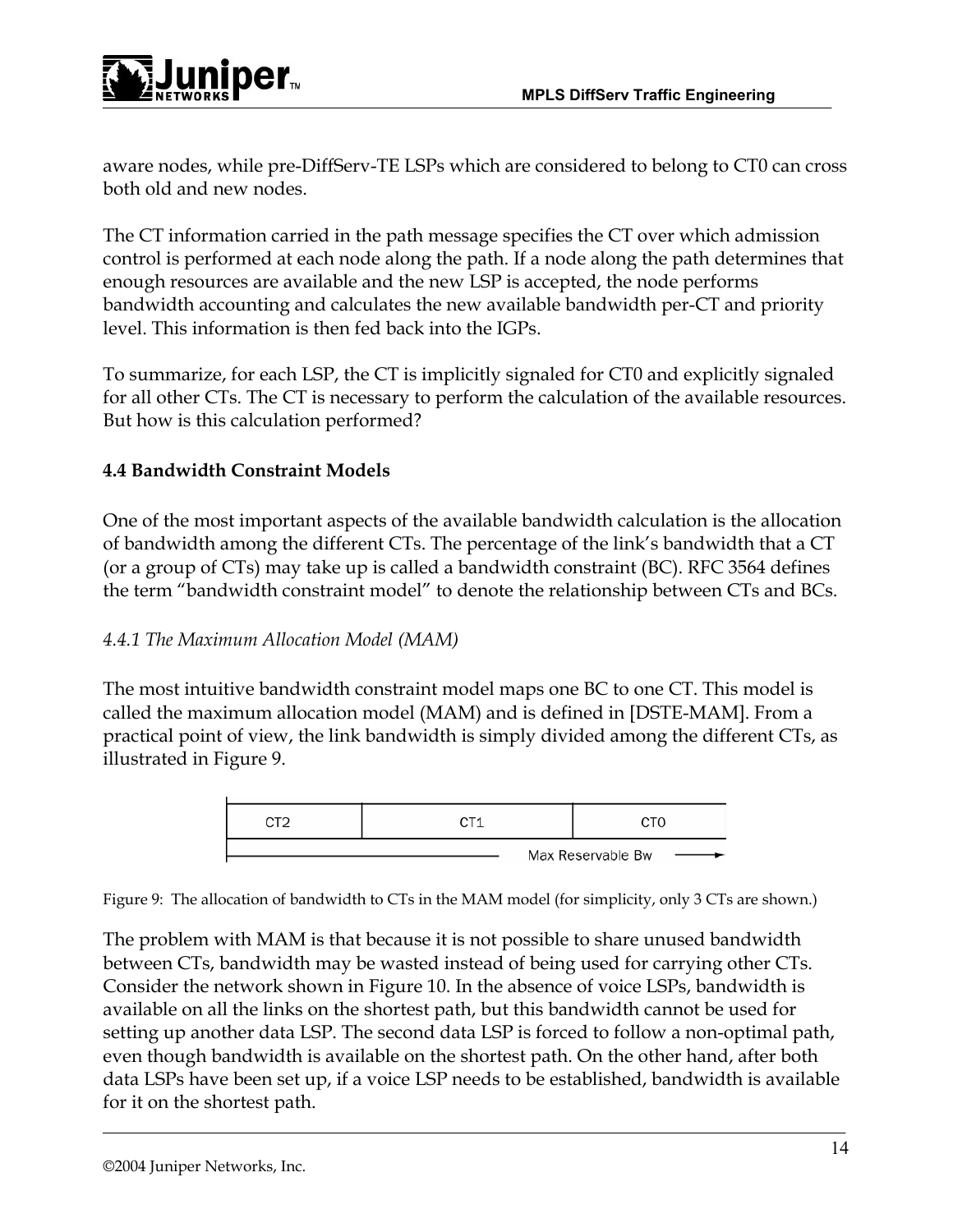



Figure 10: Even if no voice LSPs are established, the bandwidth allocated for voice cannot be used to carry data.

The benefit of MAM is that it achieves complete isolation between different CTs; thus, no priorities need to be configured between LSPs carrying traffic from different CTs. In the network shown in Figure 10, when the operator wants to set up a voice LSP, the resources are guaranteed to be available and no preemption of data LSPs is necessary, or indeed possible.

The available bandwidth for the MAM model is accounted in a similar way as for TE, except it is done on a per-CT basis. To calculate the bandwidth available for CT*n* at priority *m*, subtract from the bandwidth allocated to CT*n* the sum of the bandwidths allocated for LSPs of CT*n* at all priority levels that are better or equal to *m*.

#### *4.4.1 The Russian Dolls Model (RDM)*

The Russian dolls bandwidth allocation model (RDM) defined in [DSTE-RDM] improves bandwidth efficiency over the MAM model by allowing CTs to share bandwidth. In this model, CT7 is the traffic with the strictest QoS requirements and CT0 is the best-effort traffic. The degree of sharing varies between two extremes. At one end of the spectrum, BC7 is a fixed percentage of the link bandwidth that is reserved for traffic from CT7 only. At the other end of the spectrum, BC0 represents the entire link bandwidth and is shared among all CTs. Between these two extremes are various degrees of sharing: BC6 accommodates traffic from CT7 and CT6, BC5 from CT7, CT6 and CT5 and so on. This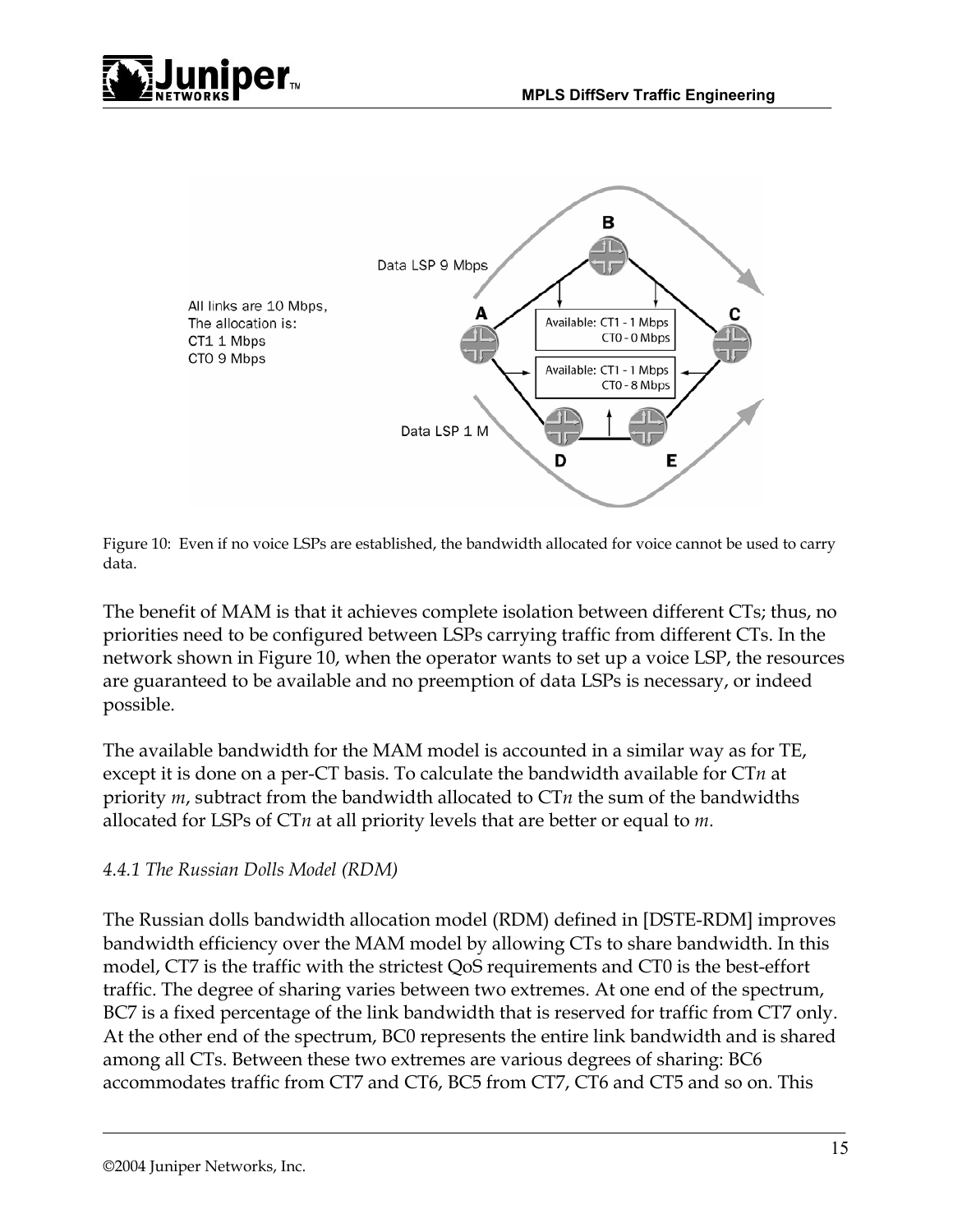

model is very much like the Russian doll toy, where one big doll (BC0) contains a smaller doll (BC1) which contains a yet smaller doll (BC2), and so on.



Figure 11: Russian dolls bandwidth allocation (for simplicity, only 3 CTs are shown)

The advantage of RDM relative to MAM is that it provides efficient bandwidth usage through sharing. Consider the network from Figure 12, which carries voice traffic and data traffic. The total bandwidth available on each link is 10Mbs. 1Mbs is allocated to BC1 and 10Mbs are allocated to BC0. What this means is that each link may carry between 0 and 1Mbs of voice traffic and use the rest for data. Assuming that a data LSP is already established over the path A-B-C, in the absence of voice traffic, a second data LSP can be established to take advantage of the unused bandwidth. Another useful property that is achieved through sharing is cheap overprovisioning for real-time traffic. Since the extra bandwidth can be used by other types of traffic, allocating it to the real-time class does not affect the overall throughput of the network.



Figure 12: With the RDM model, in the absence of voice traffic, the available bandwidth can be used by data.

The disadvantage of RDM relative to MAM is that there is no isolation between the different CTs, and preemption must be used to ensure that each CT is guaranteed its share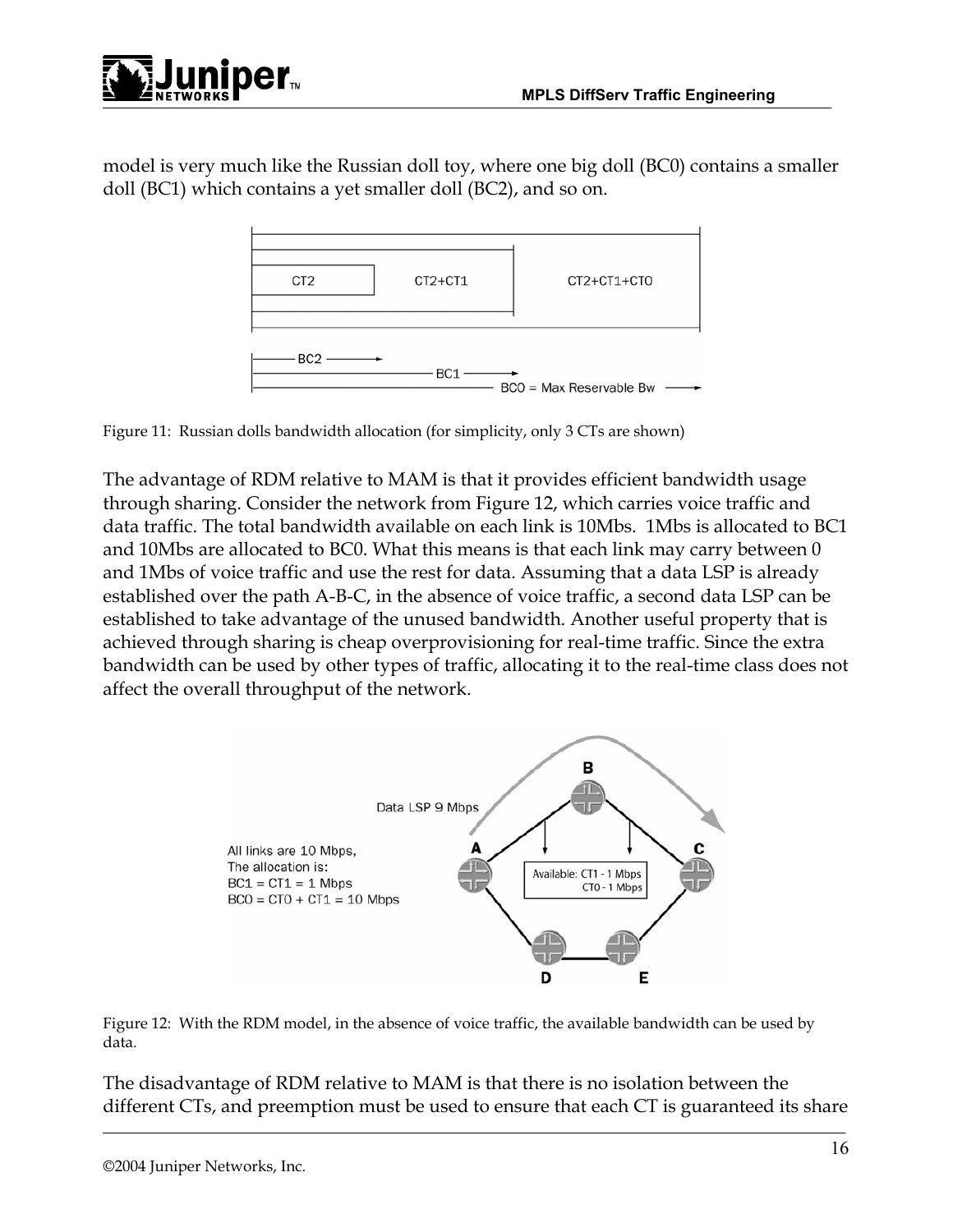

of bandwidth no matter the level of contention by other CTs. In the network shown in Figure 12, if after establishing the second data LSPs the operator wants to establish a voice LSP, he will find that no resources are available for the voice traffic, as shown in figure 13a. Thus, one of the data LSPs must be preempted: otherwise, bandwidth is not guaranteed for the voice traffic. This means that voice and data LSPs must be given different priorities, because they share bandwidth resources. Figure 13b shows the same network, but with voice LSPs at priority 0 and data LSPs at priority 1. (Recall that the best priority is priority 0 and the worst priority is priority 7). When the voice LSP is established, it preempts one of the data LSPs. Note that a voice LSP can only preempt the data LSP if the voice LSP's bandwidth requirement is such that the CT1 allocation on the link is not exceeded.



Figure 13a: In the absence of a voice LSP, the second data LSP can establish along the shortest path and use the resources allocated to the voice traffic.



Figure 13b: When using the RDM model, priorities are necessary to guarantee bandwidth to different CTs. When the voice LSP is set up, it will establish on the shortest path and preempt the date LSP.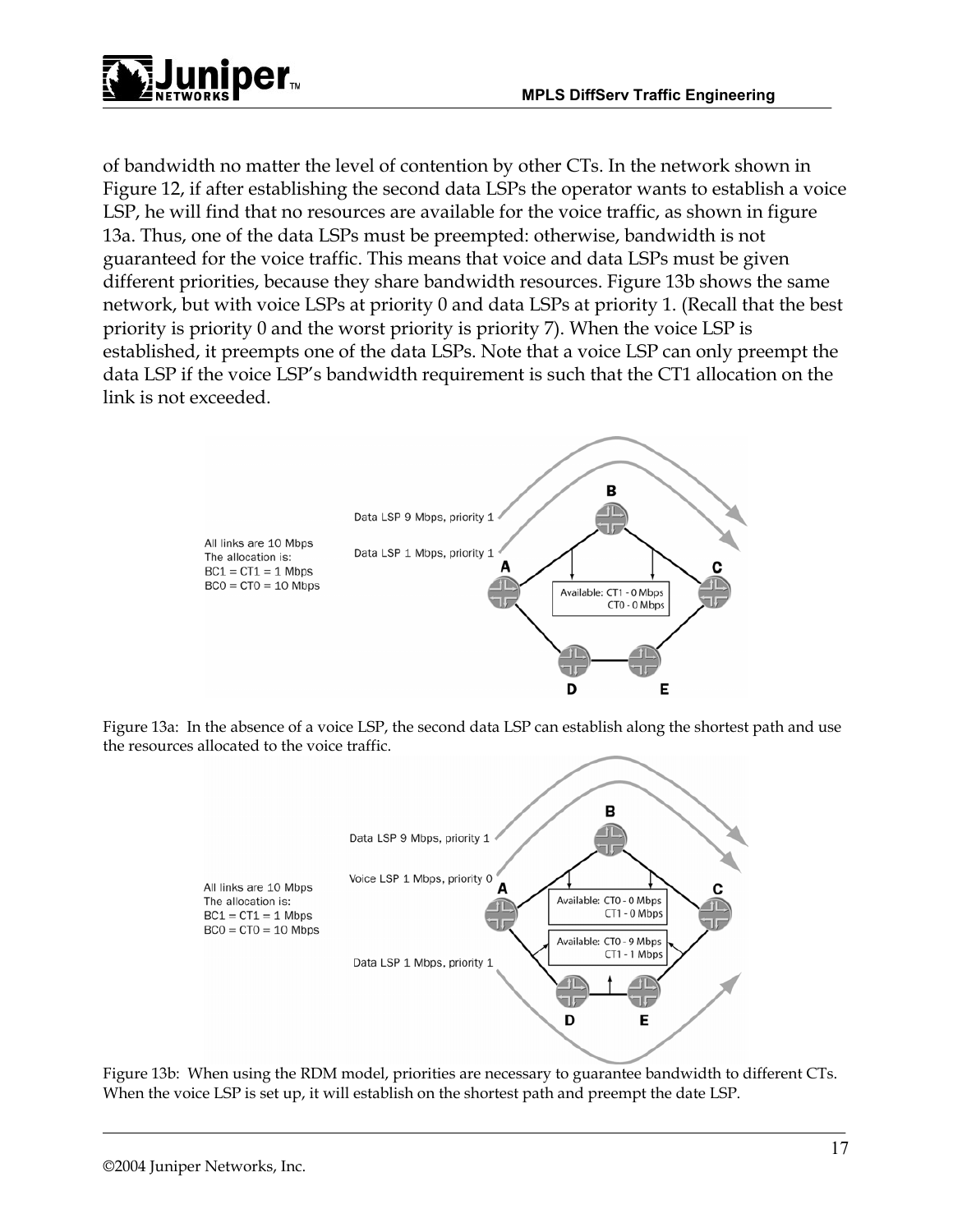The calculation of available bandwidth for the RDM model is a bit more complicated, because it must take into account LSPs at several priority levels and from all the CTs that share the particular BC. For example, the available bandwidth for an LSP from CT0 at priority *p* is equal to BC0 minus the allocations for all LSPs from all CTs at priorities better or equal to *p*.

The table below summarizes the differences between MAM and RDM.

| <b>MAM</b>                                | <b>RDM</b>                               |
|-------------------------------------------|------------------------------------------|
| Maps one BC to one CT; easy to understand | Maps one BC to one or more CTs, less     |
| and manage                                | intuitive                                |
| Achieves isolation between CTs and        | No isolation between CTs; requires       |
| guaranteed bandwidth to CTs without the   | preemption to guarantee bandwidth to CTs |
| need for preemption                       | other than the premium                   |
| Bandwidth may be wasted                   | Efficient use of bandwidth               |
| Useful in networks where preemption is    | Not recommended in networks where        |
| precluded                                 | preemption is precluded                  |

It is clear that the BC model plays a crucial role in determining the bandwidth that is available for each one of the TE classes on a link. The BC model and the bandwidth allocation for each BC are advertised by the IGPs in the Bandwidth Constraints sub-TLV. The IETF does not mandate usage of the same BC model on all links in the network. However, it is easier to configure, maintain, and operate a network where the same bandwidth constraint model is used, and the JUNOS implementation requires consistent configuration of the bandwidth model on all links.

To summarize, the BC model determines the available bandwidth for each CT at each priority level. MAM and RDM are two possible BC models. They differ in the degree of sharing between the different CTs and the degree of reliance on preemption priorities necessary to achieve bandwidth guarantees for a particular CT. The IGPs advertise the BC model and the unreserved bandwidth for the (CT, priority) combinations corresponding to valid TE classes.

## **4.5 The DiffServ in DiffServ-TE**

In the previous sections, we have seen how network resources are partitioned among different types of traffic and how paths with per-traffic-type resource reservations are set up. In the solution presented, the traffic type equates to a desired scheduling behavior, and the available resources for a traffic type are the available resources for a particular scheduler queue. The assumption is that traffic automatically receives the correct scheduling behavior at each hop. This is achieved through DiffServ.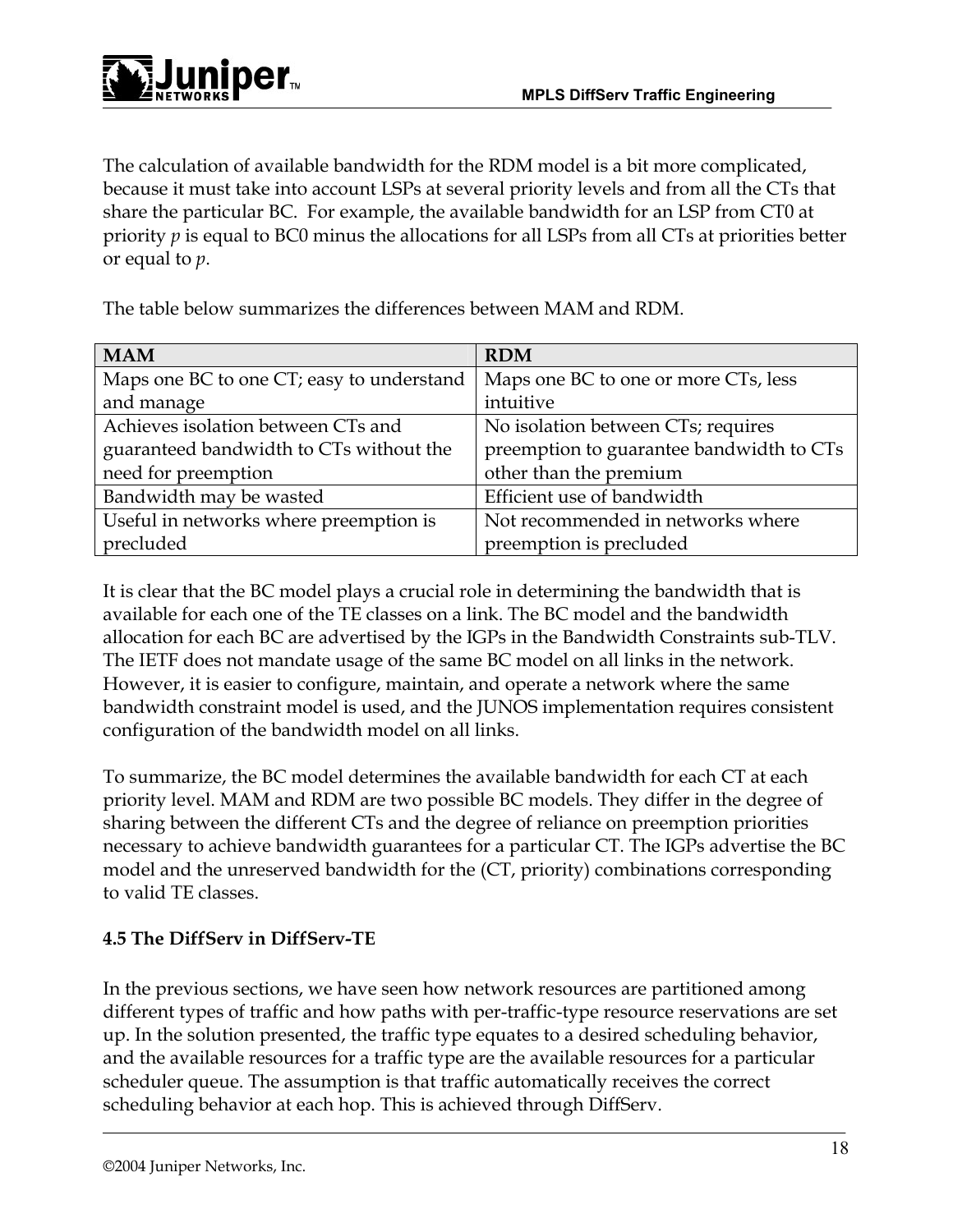

Recall from Section 3.1 that the DiffServ CoS determines the packet's PHB and in particular the scheduling behavior at each hop. In practice, there are two ways to ensure that traffic mapped to a particular DiffServ-TE LSP maps to the correct scheduler queue. The first way is to set the EXP bits appropriately at the LSP ingress (E-LSPs). Recall from Section 3.2 that using E-LSPs, one can support at most eight PHBs, so this solution is good for networks in which less than eight PHBs are required. The second way is to encode the scheduling behavior in the forwarding state (label) installed for the LSP and use the EXP bits to convey the drop preference for the traffic (L-LSP). The scheduling behavior associated with a forwarding entry is signaled at LSP setup time. Any number of PHBs can be supported this way. A combination of both E-LSPs and L-LSPs can be used in a network, assuming that they can be identified (for example, through configuration).

DiffServ provides the correct scheduling behavior for each type of traffic. The combination of DiffServ and per-CT traffic engineering ensures strict service guarantees.

## **4.5 Tools for Keeping Traffic within Its Reservation Limits**

The carefully crafted solution presented in the previous sections would all go to waste if more traffic were forwarded through the LSP than the resources that were allocated for it. In such an event, congestion would occur, queues would be overrun and traffic dropped, with disastrous QoS consequences, not just on the misbehaving LSP, but on all other LSPs from the same CT, crossing the congested link.

The JUNOS implementation provides LSP policers to prevent such a scenario. Policers operate at per-CT granularity at the LSP head-end and ensure that traffic forwarded through an LSP stays within the LSP's bounds. Out-of-profile traffic can be either dropped or marked, affecting the QoS of the misbehaving LSP, but shielding wellbehaved LSPs that cross the same links from QoS degradation, as shown in Figure 14. LSP policers make it easy to identify the traffic that needs to be policed, regardless of where traffic is coming from (for example, different incoming interfaces) or going to (for example, different destinations). If the traffic is mapped to the LSP, it will be policed.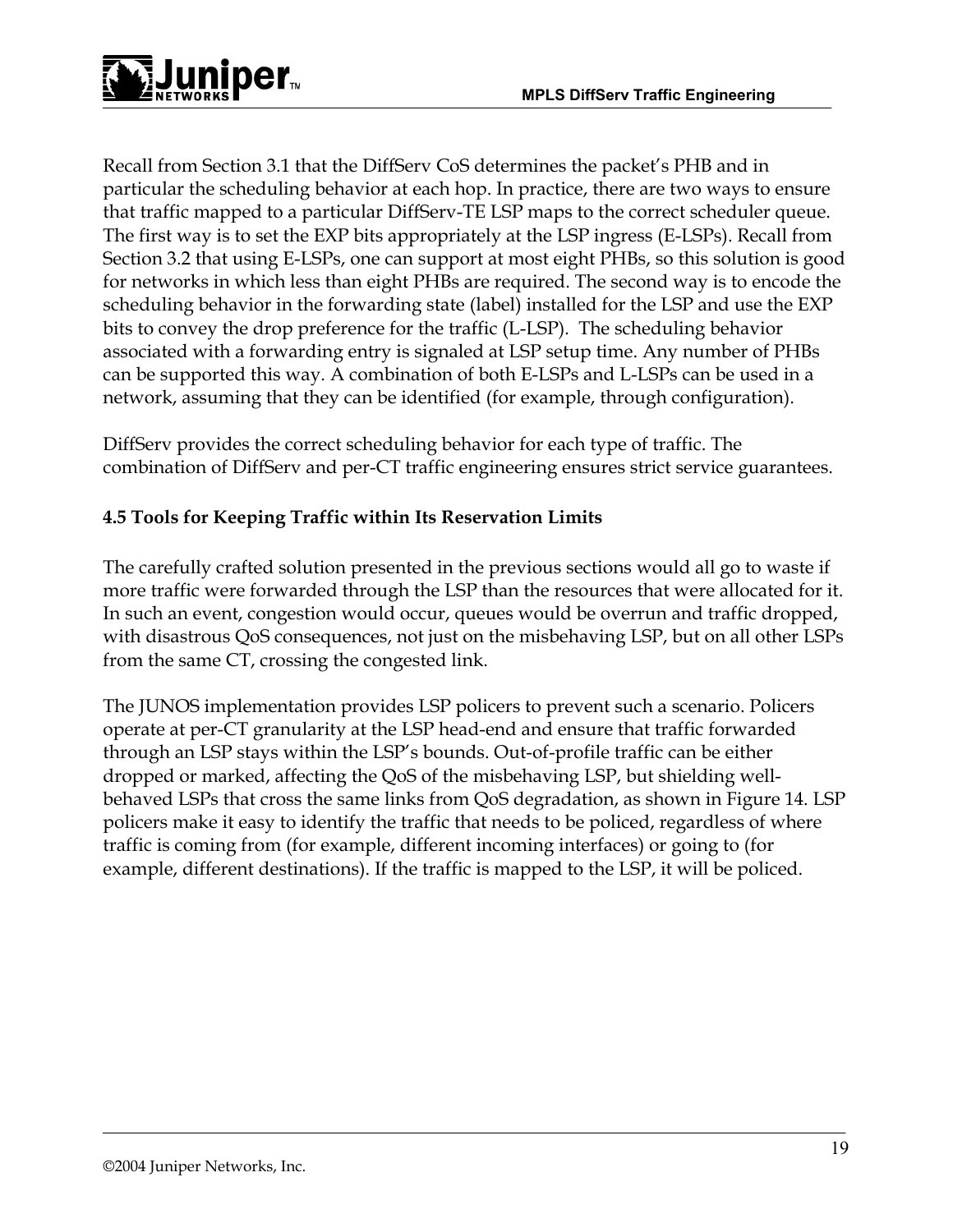



Figure 14: Misbehaving source A has its traffic policed and experiences QoS degradation. The well-behaved traffic from B is not affected.

LSP policing provides a tool for policing traffic that is forwarded through an LSP. But how can one prevent mapping more traffic to an LSP than the LSP can carry? JUNOS software provides this capability for Martini Layer 2 circuits, in the form of admission control for the Martini Layer 2 circuits. A circuit will not establish unless the underlying RSVP LSP has enough available resources, thus avoiding oversubscription. For example, if a new Martini Layer 2 circuit requires 20 Mbps bandwidth, the ingress router identifies an LSP that goes to the required destination that has sufficient bandwidth and decrements 20 Mbps from the bandwidth available for other potential Martini Layer 2 circuits that may need to use the LSP in the future.

LSP policing is a simple tool that ensures that traffic stays within the bounds requested for an LSP. Admission control for Martini Layer 2 circuits prevents establishment of Martini Layer 2 circuits over LSPs that don't have enough resources. By keeping traffic within its reservation limits, QoS can be enforced.

### **4.6 Deploying the DiffServ-TE Solution**

To summarize the previous sections, the following steps are required to deploy a DiffServ-TE solution:

1) Decide on a BC model and the bandwidth associated with each BC on each link. 2) Configure the buffer and bandwidth allocations on each link to be consistent with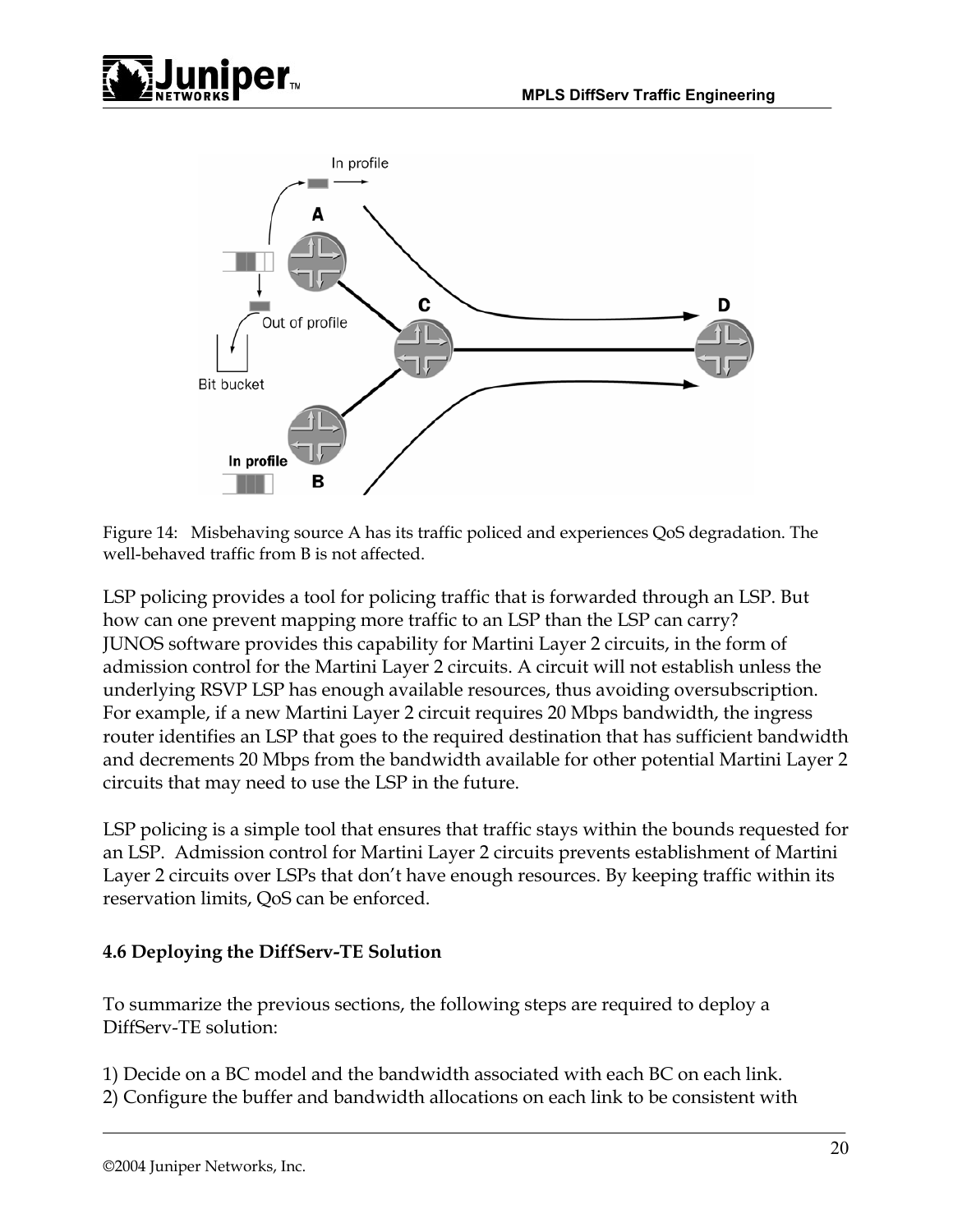

Step 1.

3) Decide which CTs and priorities are required.

4) Choose an IGP.

5) Configure LSPs with the desired bandwidth reservation, CT, and priority.

6) Configure policers and bandwidth booking, if required.

7) Decide whether the DiffServ treatment will be determined from the EXP bits or the label. If the DiffServ treatment is based on the EXP bits, configure the EXP-to-PHB mappings consistently throughout the DiffServ domain and make sure the traffic is marked correctly.

Let us briefly look at the migration of a traffic engineered network to DiffServ-TE. As a first step, the network operator must decide which combinations of CTs and priorities are required in the network. Recall from Section 4.1 that LSPs with no per-CT requirements are mapped to CT0. Therefore, in a migration scenario, the combinations of CT0 and of the priorities used for TE LSPs that already exist in the network must be selected as valid combinations. The second step is to map the (CT, priority) combinations selected in the first step to TE classes. Recall from Section 4.2 that the Unreserved Bandwidth TLV is overwritten with the per-TE-class information. Network migrations are typically done in stages, so there will be both old and new nodes advertising the Unreserved Bandwidth TLV to each other, but with different semantics. Old nodes will fill in field *i* of the Unreserved Bandwidth TLV the available bandwidth for (CT0, *i*). New nodes will fill the available bandwidth for TE*i*. To provide a consistent picture of the available resources to both old and new nodes, (CT0, *i*) must map to TE*i*. Such a definition ensures smooth interoperation between nodes that support the DiffServ-TE extensions and nodes that do not.

# **5. Advantages of the JUNOS Implementation**

JUNOS software supports the DiffServ-TE standards defined in the IETF. Several advantages of the JUNOS implementation are as follows:

- A completely interoperable, standards-based solution that can operate in a mixed environment and does not require an upgrade of the entire network.
- High availability features, making the platforms suited to carrying mission-critical traffic.
- A strong DiffServ implementation
	- o The code base is mature and proven in actual deployments (first released in JUNOS 5.1).
	- o RED profiles are independent of the interface speed.
	- o Latency and jitter for queues that do not exceed their bandwidth allocation is very low, even under conditions of extreme congestion.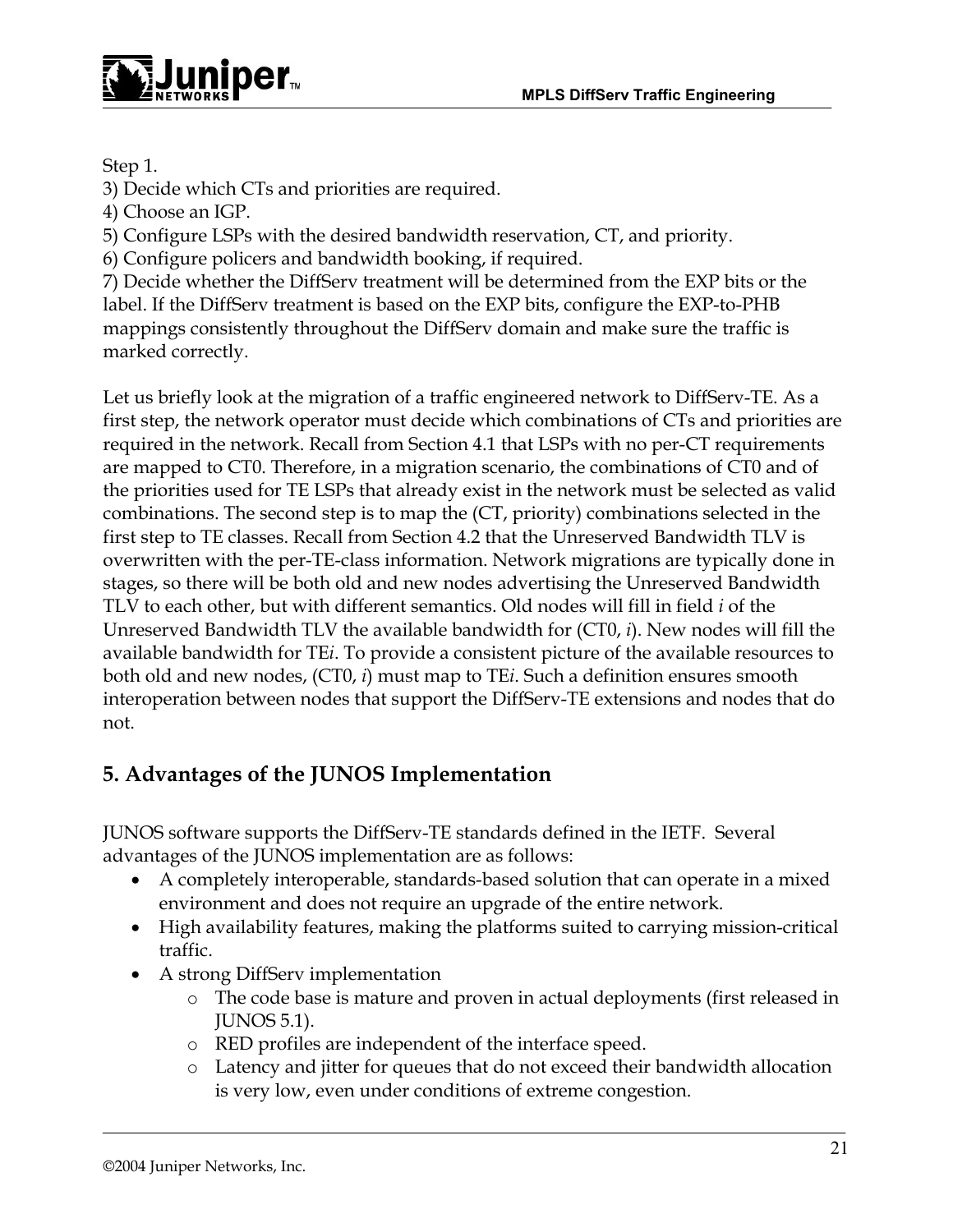

- o DiffServ Code Point aliases make configuration easy.
- Very robust routing and signaling protocol implementation.
- Proven scalability of the MPLS-TE implementation, providing a solid foundation for DiffServ-TE.
- Resiliency in case of failure. The path protection, fast-reroute, and link-node protection mechanisms available in the JUNOS software ensure resiliency in case of failure.
- LSP policing offers a simple mechanism to police traffic and prevent a misbehaving source from degrading the QoS guarantees for other traffic except its own.
- Admission control for Martini Layer 2 circuits ensures that circuits are only established when bandwidth can be guaranteed.
- Support for several bandwidth models gives network operators the flexibility to pick the one that best suits their needs.

Implementation of the DiffServ-TE technology requires extensions to the IGPs, RSVP, and the CSPF algorithm. These extensions are backwards compatible and allow staged deployment of the technology in the network.

## **6. Conclusion**

The DiffServ-TE technology defined by the IETF provides strict service guarantees for different traffic types. Such guarantees allow service providers to deploy new services and achieve better resource utilization for existing services. The JUNOS implementation offers a standards-based, interoperable, and scalable implementation of DiffServ-TE, along with unique tools for ensuring that traffic stays within the limits of the resources that were reserved for it.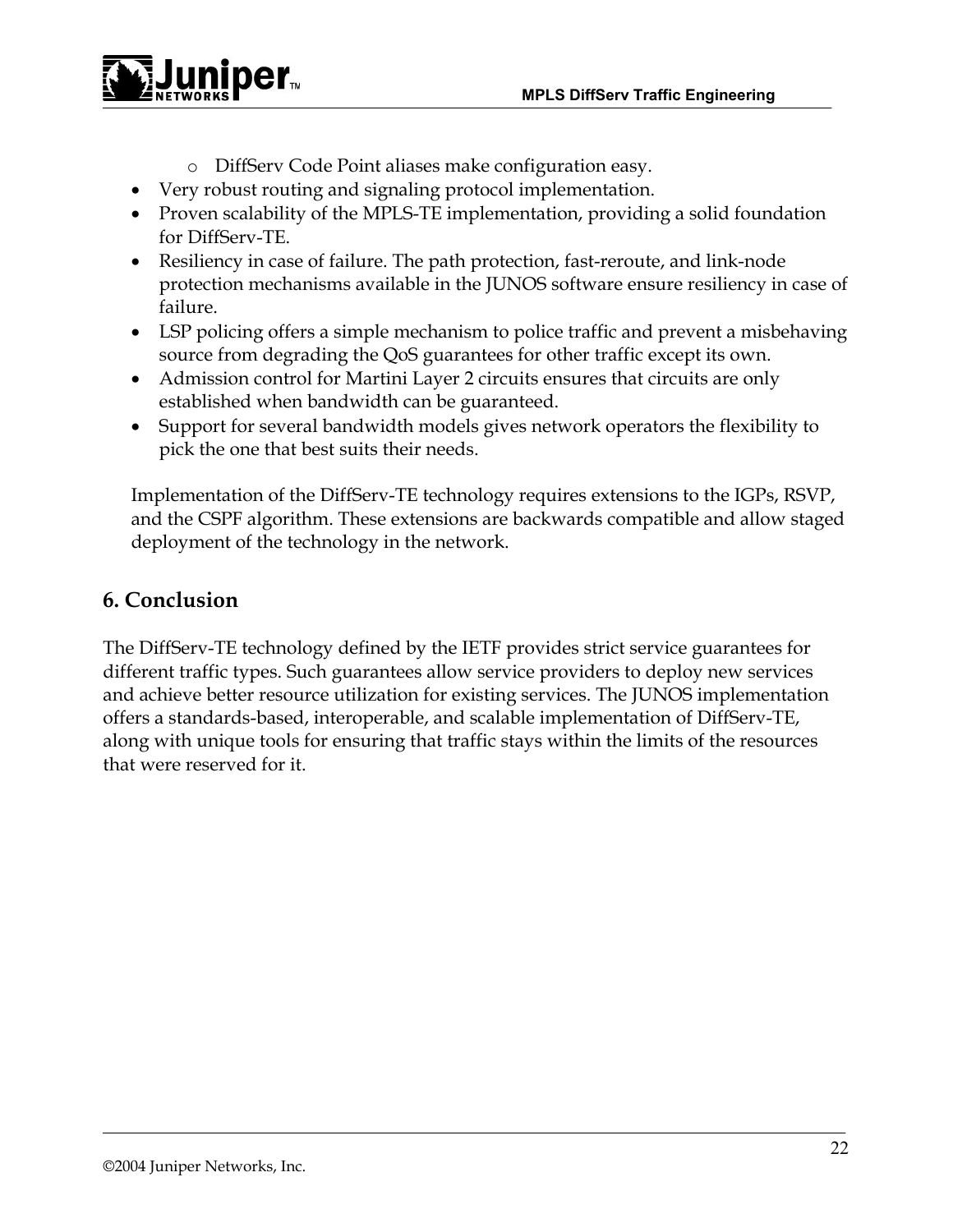

# **7. References**

[DSTE- MAM] - Le Faucheur F., Lai K., *Maximum Allocation Bandwidth Constraints Model for DS-TE* - draft-ietf-tewg-diff-te-mam-01.txt

[DSTE-PROTO] - Le Faucheur F. et al, *Protocol extensions for support of DS-aware MPLS TE* draft-ietf-tewg-diff-te-proto-05.txt

[DSTE-RDM] - Le Faucheur F. et al, *Russian Dolls Bandwidth Constraints Model for DS-TE* draft-ietf-tewg-diff-te-russian-04.txt

[FRR] - Pan P. et al, *Fast Reroute Extensions to RSVP-TE for LSP Tunnels* - draft-ietf-mplsrsvp-lsp-fastreroute-03.txt, work in progress

[ISIS-TE] – Smit H., Li T., *IS-IS extensions for Traffic Engineering* - draft-ietf-isis-traffic-05.txt

[MPLSTECH] – Davie B., Rekhter Y. *, MPLS Technology and Applications*

[OSPF-TE] – Katz D. Yeung D., *Traffic Engineering Extensions to OSPF* - draft-katz-yeungospf-traffic-10.txt

[RFC2475] – Blake S. et al, *An Architecture for Differentiated Services* – RFC 2475

[RFC2702] - Awduche D. et al, *Requirements for Traffic Engineering Over MPLS* - RFC 2702

[RFC3031] - Rosen E. et al, *Multiprotocol Label Switching Architecture* – RFC 3031

[RFC3036] – Anderson L. et al, *LDP Specification* – RFC 3036

[RFC3209] - Awduche D. et al, *RSVP-TE: Extensions to RSVP for LSP Tunnels* - RFC 3209

[RFC3270] - Le Faucheur F. et al, *MPLS Support of Diff-Serv* - RFC 3270

[RFC3468] – Anderson L., Swallow G., *The Multiprotocol Label Switching (MPLS) Working Group decision on MPLS signaling protocols* – RFC 3468

[RFC3564]- Le Faucheur F. et al, *Requirements for Support of Differentiated Services-aware MPLS Traffic Engineering* - RFC 3564